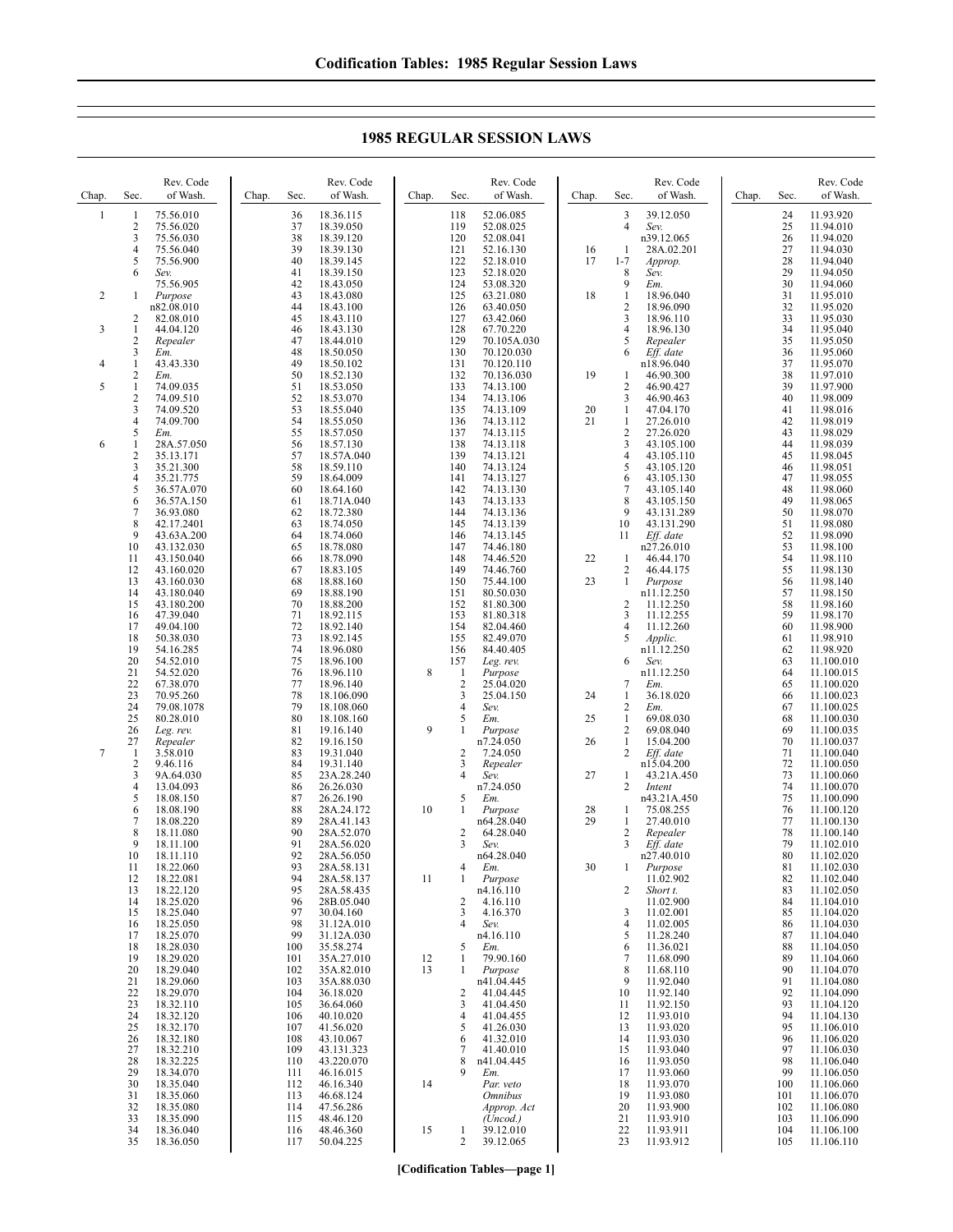| Chap.    | Sec.                                               | Rev. Code<br>of Wash.                                                                                | Chap.                | Rev. Code<br>of Wash.<br>Sec.                                                                                                                       | Chap.    | Sec.                                                                | Rev. Code<br>of Wash.                                                                                | Chap.          | Rev. Code<br>of Wash.<br>Sec.                                                                                                                         | Chap.                | Sec.                                                        | Rev. Code<br>of Wash.                                                                                |
|----------|----------------------------------------------------|------------------------------------------------------------------------------------------------------|----------------------|-----------------------------------------------------------------------------------------------------------------------------------------------------|----------|---------------------------------------------------------------------|------------------------------------------------------------------------------------------------------|----------------|-------------------------------------------------------------------------------------------------------------------------------------------------------|----------------------|-------------------------------------------------------------|------------------------------------------------------------------------------------------------------|
|          | 106<br>107<br>108<br>109<br>110<br>111             | 11.108.010<br>11.108.020<br>11.108.030<br>11.108.040<br>11.108.050<br>11.108.060                     |                      | 18.08.320<br>3<br>4<br>18.08.330<br>5<br>18.08.340<br>6<br>18.08.350<br>7<br>18.08.360<br>8<br>18.08.370                                            |          | $\overline{c}$<br>3<br>4<br>5<br>6<br>7                             | 28A.31.102<br>28A.31.114<br>28A.31.115<br>28A.31.117<br>Repealer<br>Em.                              |                | 21<br>39.42.090<br>22<br>40.14.025<br>23<br>41.04.260<br>24<br>41.05.040<br>25<br>42.16.011<br>26<br>43.01.050                                        | 65<br>66             | 2<br>$\mathbf{1}$<br>1<br>$\overline{\mathbf{c}}$<br>3<br>4 | 27.34.220<br>70.105.105<br>87.03.045<br>87.03.051<br>87.03.071<br>87.03.075                          |
|          | 112<br>113<br>114<br>115<br>116                    | 11.108.900<br>11.110.010<br>11.110.020<br>11.110.040<br>11.110.050                                   |                      | 9<br>18.08.380<br>10<br>18.08.390<br>11<br>18.08.400<br>12<br>18.08.410<br>13<br>18.08.420                                                          | 50<br>51 | 1<br>$\overline{\mathbf{c}}$<br>$\mathbf{1}$<br>$\overline{c}$<br>3 | 13.04.116<br>Repealer<br>69.30.010<br>69.30.050<br>69.30.060                                         |                | 27<br>43.08.250<br>28<br>43.19.610<br>29<br>43.24.072<br>30<br>43.31.942<br>31<br>43.31.958                                                           | 67                   | 5<br>6<br>1<br>2                                            | Repealer<br>Sev.<br>n87.03.045<br>80.50.030<br>80.50.040                                             |
|          | 117<br>118<br>119<br>120<br>121<br>122             | 11.110.060<br>11.110.070<br>11.110.073<br>11.110.075<br>11.110.080<br>11.110.090                     |                      | 14<br>18.08.430<br>15<br>18.08.440<br>16<br>18.08.450<br>17<br>18.08.460<br>18<br>Repealer<br>19<br>Leg. dir.                                       | 52<br>53 | 4<br>5<br>6<br>7<br>1<br>1                                          | 69.30.110<br>69.30.120<br>69.30.140<br>75.12.120<br>Repealer<br>9A.64.020                            |                | 32<br>43.33A.160<br>33<br>43.51.200<br>34<br>43.51.280<br>35<br>43.51.310<br>36<br>43.79.080<br>37<br>43.79.201                                       | 68<br>69<br>70<br>71 | $\mathbf{1}$<br>2<br>$\mathbf{1}$<br>1<br>2<br>$\mathbf{1}$ | Repealer<br>4.12.025<br>42.30.120<br>19.60.010<br>19.60.085<br>39.50.030                             |
|          | 123<br>124<br>125<br>126<br>127<br>128             | 11.110.100<br>11.110.110<br>11.110.120<br>11.110.125<br>11.110.130                                   | 38                   | 20<br>Sev.<br>18.08.900<br>82.08.050<br>1<br>2<br>82.08.055<br>3<br>82.08.010<br>4                                                                  | 54       | $\mathbf{1}$<br>$\overline{c}$<br>3<br>4<br>5<br>6                  | 48.20.397<br>48.21.235<br>48.44.335<br>48.46.285<br>48.20.395                                        |                | 38<br>43.79.330<br>39<br>43.79.335<br>40<br>43.79.350<br>41<br>43.79.445<br>42<br>43.79.450<br>43                                                     | 72<br>73             | 2<br>1<br>$\mathbf{1}$<br>2<br>3                            | 39.50.040<br>39.30.040<br>13.40.030<br>13.40.080<br>Eff. date                                        |
|          | 129<br>130<br>131<br>132<br>133                    | 11.110.140<br>11.110.200<br>11.110.210<br>11.110.220<br>11.110.230<br>11.110.240                     | 39                   | 82.08.120<br>5<br>Em.<br>$\mathbf{1}$<br>28B.30.535<br>$\mathbf{2}$<br>28B.30.537<br>3<br>28B.30.539<br>$\overline{4}$<br>28B.30.541                | 55       | 7<br>8<br>9<br>1                                                    | 48.21.230<br>48.44.330<br>48.46.280<br>Eff. date<br>n48.20.397<br>48.31A.020                         |                | 43.83.020<br>44<br>43.83A.030<br>45<br>43.83B.030<br>46<br>43.83B.360<br>47<br>43.83C.030<br>48<br>43.83D.030                                         | 74<br>75             | 1<br>2<br>3<br>4<br>$\mathbf{1}$                            | n13.40.030<br>31.04.090<br>31.04.100<br>31.04.095<br>Sev.<br>9.46.020                                |
|          | 134<br>135<br>136<br>137<br>138<br>139             | 11.110.250<br>11.110.260<br>11.110.900<br>30.04.310<br>68.44.030<br>Applic.                          |                      | 5<br>28B.30.543<br>6<br>Leg. dir.<br>7<br>Repealer<br>8<br>43.131.329<br>9<br>43.131.330<br>10<br>Eff. date                                         | 56       | 2<br>3<br>4<br>1<br>$\overline{c}$<br>3                             | 48.31A.050<br>48.31A.055<br>Em.<br>32.04.020<br>32.04.030<br>32.08.142                               |                | 49<br>43.83H.030<br>50<br>43.83I.166<br>51<br>43.84.092<br>52<br>43.88.525<br>53<br>43.99.040<br>54<br>43.99.060                                      | 76<br>77<br>78<br>79 | 1<br>2<br>3<br>$\mathbf{1}$<br>1<br>1                       | 36.95.010<br>36.95.130<br>36.95.140<br>43.99.110<br>59.20.074<br>46.16.073                           |
|          | 140<br>141<br>142                                  | 11.02.901<br>Applic.<br>11.94.900<br>11.98.041<br>Applic.                                            | 40                   | n28B.30.535<br>50.20.043<br>1<br>2<br>n50.20.043<br>3<br>Sev.<br>n50.20.043                                                                         |          | 4<br>5<br>6<br>7                                                    | 32.08.215<br>32.08.225<br>32.12.020<br>32.12.050<br>32.16.010                                        |                | 55<br>43.99C.040<br>56<br>43.99F.030<br>57<br>43.101.210<br>58<br>43.140.030<br>59<br>46.08.172                                                       | 80<br>81<br>82       | $\sqrt{2}$<br>3<br>$\mathbf{1}$<br>1<br>1                   | 46.85.125<br>Em.<br>60.28.040<br>53.08.170<br>26.04.140                                              |
| 31       | 143<br>144<br>145<br>1                             | 11.104.901<br>Repealer<br>Sev.<br>11.02.903<br>Em.<br>Purpose                                        | 41                   | 4<br>Eff. date<br>n50.20.043<br>50.04.080<br>1<br>2<br>n50.04.080<br>3<br>Sev.<br>n50.04.080                                                        |          | 9<br>10<br>11<br>12<br>13<br>14                                     | 32.16.040<br>32.16.050<br>32.20.090<br>32.20.220<br>32.20.330<br>32.24.030                           |                | 60<br>46.09.110<br>61<br>46.10.075<br>62<br>46.81.060<br>63<br>47.68.236<br>64<br>47.76.030<br>65<br>58.24.060                                        | 83<br>84             | 2<br>3<br>4<br>5<br>1<br>1                                  | 26.04.160<br>26.04.170<br>26.04.180<br>26.04.210<br>84.56.090<br>39.46.030                           |
|          | $\overline{\mathbf{c}}$<br>3<br>4<br>5             | 11.96.900<br>11.96.009<br>11.96.020<br>11.96.030<br>11.96.040                                        | 42<br>43             | 50.29.020<br>1<br>2<br>Uncod.<br>3<br>Sev.<br>4<br>Em.<br>1<br>50.60.030                                                                            |          | 15<br>16<br>17<br>18<br>19                                          | 32.24.080<br>32.32.025<br>32.32.040<br>32.32.115<br>32.32.120                                        |                | 66<br>67.40.040<br>67<br>70.39.170<br>68<br>70.93.180<br>69<br>70.94.656<br>70<br>70.105.180                                                          | 85<br>86             | $\overline{c}$<br>3<br>$\mathbf{1}$<br>2<br>1               | 39.44.130<br>43.80.125<br>43.63A.210<br>Em.<br>9.46.020                                              |
|          | 6<br>7<br>8<br>9<br>10<br>11                       | 11.96.050<br>11.96.060<br>11.96.070<br>11.96.080<br>11.96.090<br>11.96.100                           | 44                   | 2<br>n50.60.030<br>3<br>Sev.<br>n50.60.030<br>4<br>Em.<br>1<br>26.04.105<br>$\overline{2}$<br>36.18.010                                             |          | 20<br>21<br>22<br>23<br>24<br>25                                    | 32.32.150<br>32.32.210<br>32.32.215<br>32.32.220<br>32.32.222<br>32.32.228                           |                | 71<br>72.72.030<br>72<br>74.18.230<br>73<br>75.48.030<br>74<br>76.04.515<br>75<br>76.12.110<br>76<br>79.24.030                                        | 87<br>88<br>89       | 1<br>$\mathbf{1}$<br>$\mathbf{1}$<br>$\sqrt{2}$<br>3<br>4   | 53.12.150<br>19.80.035<br>10.93.001<br>10.93.020<br>10.93.030<br>10.93.040                           |
|          | 12<br>13<br>14<br>15<br>16<br>17<br>18<br>19<br>20 | 11.96.110<br>11.96.120<br>11.96.130<br>11.96.140<br>11.96.150<br>11.96.160<br>11.96.170<br>11.96.180 |                      | 3<br>36.18.110<br>4<br>36.18.120<br>5<br>42.28.030<br>6<br>42.28.035<br>7<br>42.28.060<br>8<br>42.28.070<br>9<br>42.28.090<br>10<br>60.04.070<br>11 |          | 26<br>27<br>28<br>29<br>30<br>31<br>32<br>33<br>34                  | 32.32.230<br>32.32.265<br>32.32.490<br>32.32.495<br>32.32.497<br>32.32.500<br>32.32.505<br>32.34.030 |                | 77<br>79.24.060<br>78<br>79.24.085<br>79<br>79.24.580<br>80<br>79.64.020<br>82.14.050<br>81<br>82.14.200<br>82<br>82.14.210<br>83<br>82.29A.080<br>84 |                      | 5<br>6<br>7<br>8<br>9<br>10<br>11<br>12<br>13               | 10.93.050<br>10.93.060<br>10.93.070<br>10.93.080<br>10.93.090<br>10.93.100<br>10.93.110<br>10.93.120 |
| 32       | 21<br>1<br>2<br>3<br>4                             | Sev.<br>11.96.901<br>Em.<br>82.08.020<br>82.04.255<br>82.04.290<br>82.04.2901                        |                      | 60.12.070<br>12<br>60.12.190<br>13<br>61.16.020<br>65.04.020<br>14<br>15<br>65.04.030<br>16<br>65.04.040<br>17<br>65.04.060                         | 57       | 35<br>36<br>37<br>38<br>$\mathbf{1}$<br>$\sqrt{2}$                  | 32.34.040<br>32.34.050<br>32.34.060<br>Leg. dir.<br>Repealer<br>2.56.100<br>15.52.320                |                | 82.32.400<br>85<br>82.42.090<br>86<br>84.33.041<br>87<br>86.26.007<br>88<br>43.79.015<br>89<br>90<br>Repealer<br>91<br>Eff. date                      | 90                   | 14<br>15<br>16<br>17<br>1                                   | 10.93.130<br>10.93.140<br>Temporary<br>Leg. dir.<br>Eff. date<br>10.93.900<br>70.84.021              |
| 33<br>34 | 5<br>6<br>7<br>1<br>1<br>2                         | 82.04.2904<br>Repealer<br>Em.<br>39.34.020<br>70.125.040<br>70.125.055                               | 45                   | 65.04.080<br>18<br>19<br>73.04.120<br>20<br>Repealer<br>Intent<br>-1<br>n29.13.047<br>29.13.047<br>2                                                |          | 3<br>4<br>5<br>6<br>7<br>8                                          | 18.04.105<br>18.08.240<br>18.43.150<br>18.72.390<br>27.34.090<br>27.60.060                           | 58<br>59       | n18.04.105<br>28A.03.448<br>1<br>$\overline{2}$<br>28A.03.449<br>28A.03.450<br>3<br>$\overline{4}$<br>Exp. date<br>28A.41.520<br>$\mathbf{1}$         | 91                   | 2<br>3<br>$\overline{4}$<br>5<br>6<br>1                     | 70.84.030<br>70.84.040<br>70.84.060<br>70.84.070<br>49.60.215<br>36.32.120                           |
| 35<br>36 | 3<br>4<br>1<br>$\overline{c}$<br>1<br>2            | Repealer<br>Eff. date<br>26.44.063<br>26.44.067<br>15.13.250<br>15.13.260                            |                      | 3<br>29.68.070<br>29.68.080<br>4<br>5<br>29.68.100<br>29.68.120<br>6<br>7<br>29.68.130<br>8<br>Repealer                                             |          | 9<br>10<br>11<br>12<br>13<br>14                                     | 28A.46.010<br>28B.10.821<br>28B.10.851<br>28B.10.852<br>28B.14D.040<br>28B.31.040                    | 60<br>61<br>62 | $\overline{2}$<br>28A.41.525<br>28A.02.070<br>1<br>28B.20.100<br>1<br>$\overline{2}$<br>28B.30.100<br>28A.03.440<br>1<br>$\overline{2}$<br>28A.03.442 |                      | 2<br>3<br>4<br>5<br>6<br>7                                  | 36.53.020<br>36.71.020<br>36.71.030<br>36.71.040<br>36.71.050<br>36.71.080                           |
| 37       | 3<br>4<br>5<br>6<br>1<br>$\overline{c}$            | 15.13.270<br>15.13.280<br>15.13.470<br>15.13.490<br>18.08.235<br>18.08.310                           | 46<br>47<br>48<br>49 | 28A.58.099<br>1<br>1<br>50.04.148<br>2<br>Eff. date<br>n50.04.148<br>49.48.075<br>1<br>$\mathbf{1}$<br>28A.31.104                                   |          | 15<br>16<br>17<br>18<br>19<br>20                                    | 28B.35.370<br>28B.50.360<br>28B.56.030<br>28B.57.050<br>28C.50.040<br>37.14.010                      | 63<br>64       | 3<br>28A.03.444<br>28A.03.446<br>$\overline{4}$<br>5<br>Approp.<br>6<br>Leg. dir.<br>43.60A.080<br>1<br>27.44.020<br>1                                | 92                   | 8<br>9<br>10<br>11<br>1<br>2                                | 67.12.030<br>67.12.050<br>67.12.110<br>Repealer<br>35.21.703<br>36.01.085                            |

**[Codification Tables—page 2]**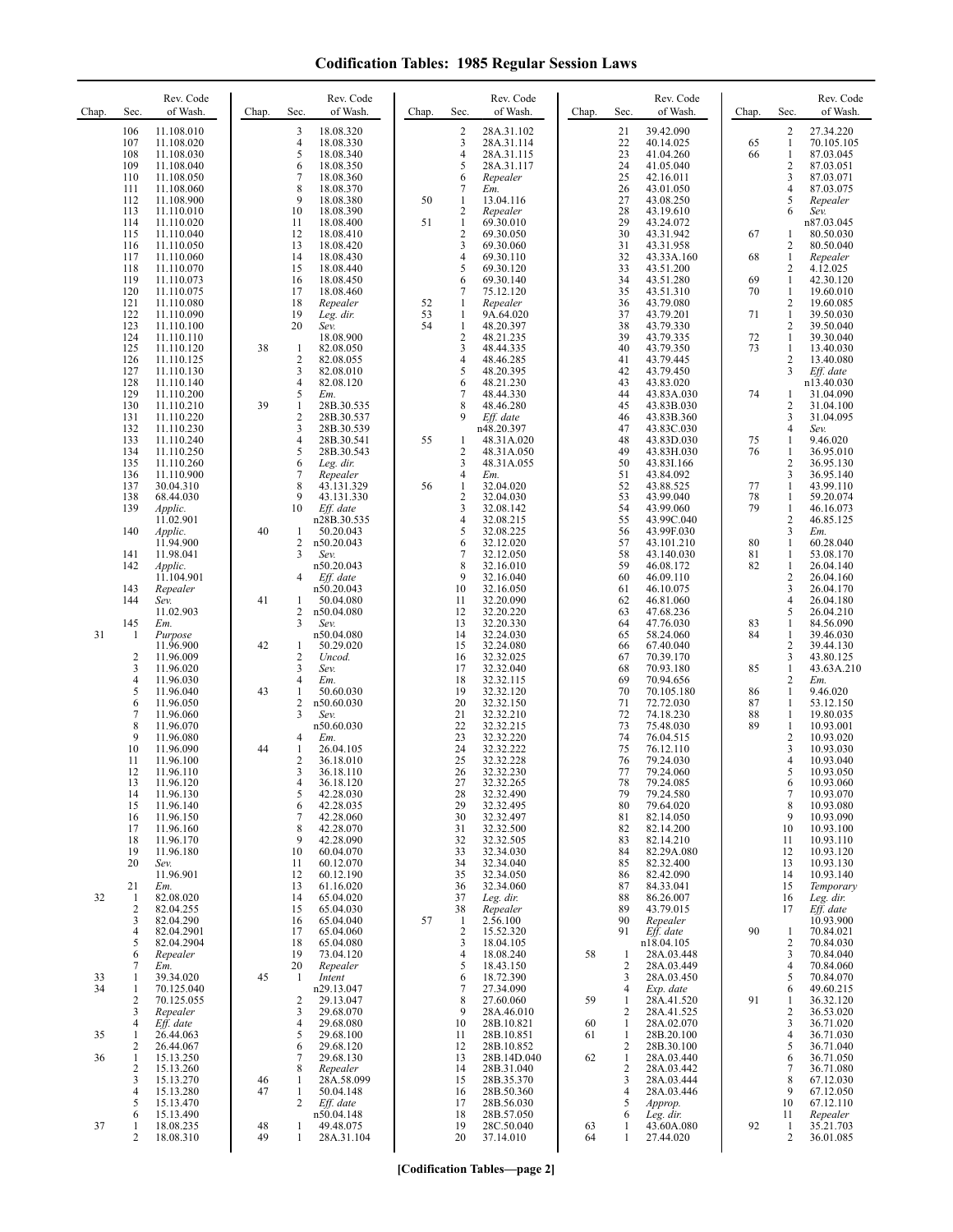| Chap.      | Sec.                           | Rev. Code<br>of Wash.    | Chap.      | Rev. Code<br>of Wash.<br>Sec.                            | Chap.      | Sec.                           | Rev. Code<br>of Wash.    | Chap.      | Sec.                         | Rev. Code<br>of Wash.    | Chap.      | Sec.                             | Rev. Code<br>of Wash.      |
|------------|--------------------------------|--------------------------|------------|----------------------------------------------------------|------------|--------------------------------|--------------------------|------------|------------------------------|--------------------------|------------|----------------------------------|----------------------------|
| 93         | 3<br>$\mathbf{1}$              | Em.<br>75.08.020         |            | 70.08.030<br>3<br>$\overline{4}$<br>70.08.040            |            | $\overline{4}$<br>5            | 82.12.0294<br>Vetoed     |            | $\overline{\mathbf{c}}$<br>3 | 39.35A.020<br>39.35A.030 |            | 3<br>$\overline{4}$              | 47.17.455<br>47.17.575     |
|            | $\overline{2}$                 | 77.04.110                | 125        | 1<br>53.08.245                                           | 149        | 1                              | 47.52.120                |            | $\overline{4}$               | 39.35A.040               |            | 5                                | 47.17.821                  |
| 94         | 3<br>1                         | 79.01.744<br>28B.16.110  | 126        | 1<br>35.63.090<br>2<br>35A.63.061                        | 150<br>151 | 1<br>$\mathbf{1}$              | 41.56.495<br>72.09.100   |            | 5<br>6                       | 39.04.170<br>35.22.620   | 178        | 6<br>1                           | Repealer<br>41.06.079      |
|            | 2                              | 41.06.160                |            | 3<br>36.70.330<br>$\mathbf{1}$                           |            | $\overline{c}$<br>$\mathbf{1}$ | Approp.                  |            | $\overline{7}$<br>8          | 35.23.352                | 179        | 1                                | Repealer                   |
| 95         | 3<br>1                         | 41.06.167<br>54.04.120   | 127        | 69.90.900<br>2<br>69.90.010                              | 152        | 2                              | 28B.10.350<br>28B.10.355 |            | 9                            | 36.32.240<br>36.32.250   | 180        | 2<br>$\mathbf{1}$                | Eff. date<br>28B.50.143    |
| 96<br>97   | $\mathbf{1}$<br>1              | 50.12.020<br>74.18.200   |            | 3<br>69.90.020<br>4<br>69.90.030                         | 153        | $\mathbf{1}$<br>$\overline{c}$ | 57.28.035<br>56.28.020   | 170        | 10<br>1                      | Leg. dir.<br>9.46.030    | 181        | $\mathbf{1}$<br>2                | 73.04.080<br>73.08.080     |
|            | $\overline{2}$                 | 74.18.230                |            | 5<br>69.90.040                                           | 154        | $\mathbf{1}$                   | 56.08.070                | 171        | $\mathbf{1}$                 | 21.20.430                | 182        | $\mathbf{1}$                     | 43.51.055                  |
| 98<br>99   | $\mathbf{1}$<br>1              | 56.08.013<br>58.17.160   | 128        | 6<br>Leg. dir.<br>35.87A.010<br>1                        | 155        | $\overline{2}$<br>$\mathbf{1}$ | 57.08.050<br>75.10.010   | 172<br>173 | 1<br>1                       | 9.46.110<br>46.16.565    | 183        | 2<br>$\mathbf{1}$                | 77.32.230<br>26.44.100     |
| 100        | 1<br>2                         | n74.04.620<br>Em.        | 129        | 2<br>35.87A.080<br>1<br>n19.48.110                       | 156        | $\overline{c}$<br>$\mathbf{1}$ | 77.12.055<br>42.44.010   |            | $\overline{c}$<br>3          | 46.85.020<br>46.85.040   |            | 2<br>3                           | 26.44.105<br>26.44.110     |
| 101        | $\mathbf{1}$                   | 46.20.031                |            | $\overline{c}$<br>19.48.110                              |            | $\overline{2}$                 | 42.44.020                |            | $\overline{4}$               | 46.85.120                |            | 4                                | 26.44.115                  |
| 102        | 2<br>1                         | 46.65.060<br>Purpose     | 130        | 1<br>39.44.210<br>2<br>39.44.220                         |            | 3<br>$\overline{4}$            | 42.44.030<br>42.44.040   |            | 5<br>6                       | 46.85.190<br>46.85.270   |            | 5<br>6                           | 26.44.120<br>Leg. dir.     |
|            | 2                              | n41.26.120<br>41.26.120  |            | 3<br>39.44.230<br>4<br>39.44.240                         |            | 5<br>6                         | 42.44.050<br>42.44.060   |            | 7<br>8                       | 46.85.280<br>46.85.290   | 184        | 1<br>2                           | 84.33.081<br>84.52.080     |
|            | 3                              | 41.26.125                |            | 5<br>39.44.200                                           |            | 7                              | 42.44.070                | 174        | -1                           | 75.25.120                |            | 3                                | Applic.                    |
|            | 4<br>5                         | 41.26.270<br>41.26.005   | 131        | 43.63A.155<br>6<br>18.36.010<br>-1                       |            | 8<br>9                         | 42.44.080<br>42.44.090   | 175        | -1                           | Intent<br>35.34.010      |            | 4                                | n84.33.081<br>Eff. date    |
|            | 6                              | 41.50.090                | 132        | 82.12.010<br>1                                           |            | 10                             | 42.44.100                |            | $\overline{c}$               | 1.16.020                 |            |                                  | n84.52.080                 |
|            | 7<br>8                         | n41.26.120<br>Em.        | 133        | $\mathbf{1}$<br>11.28.120<br>2<br>43.10.067              |            | 11<br>12                       | 42.44.110<br>42.44.120   |            | 3<br>4                       | 35.32A.010<br>35.33.020  | 185        | 1<br>2                           | 49.60.010<br>49.60.040     |
| 103        | 1<br>2                         | 41.26.135<br>41.26.140   | 134<br>135 | $\mathbf{1}$<br>82.04.190<br>1<br>82.04.170              |            | 13<br>14                       | 42.44.130<br>42.44.140   |            | 5<br>6                       | 35.34.020<br>35.34.030   |            | 3<br>4                           | 49.60.050<br>Par. veto     |
| 104        | $\mathbf{1}$                   | 82.08.0293               |            | 2<br>82.04.260                                           |            | 15                             | 42.44.150                |            | $\tau$                       | 35.34.040                |            |                                  | 49.60.060                  |
|            | $\overline{2}$<br>3            | 82.12.0293<br>Em.        | 136        | 1<br>28A.47.100<br>$\overline{2}$<br>28A.47.830          |            | 16<br>17                       | 42.44.160<br>42.44.170   |            | 8<br>9                       | 35.34.050<br>35.34.060   |            | 5<br>6                           | 49.60.070<br>49.60.080     |
| 105<br>106 | $\mathbf{1}$<br>1              | 35A.14.310<br>35A.12.010 | 137        | 3<br>Repealer<br>28B.35.100<br>$\mathbf{1}$              |            | 18<br>19                       | 42.44.180<br>43.07.035   |            | 10<br>11                     | 35.34.070<br>35.34.080   |            | 7<br>8                           | 49.60.090<br>49.60.100     |
|            | 2                              | 35A.13.010               |            | 2<br>28B.40.100                                          |            | 20                             | 42.44.190                |            | 12                           | 35.34.090                |            | 9                                | 49.60.110                  |
| 107<br>108 | 1<br>$\mathbf{1}$              | 75.28.110<br>26.09.105   | 138<br>139 | $\mathbf{1}$<br>41.40.370<br>$\mathbf{1}$<br>4.20.020    |            | 21                             | Savings<br>42.44.900     |            | 13<br>14                     | 35.34.100<br>35.34.110   |            | 10<br>11                         | 49.60.120<br>49.60.130     |
| 109        | $\mathbf{1}$<br>$\sqrt{2}$     | 46.70.083<br>46.70.085   | 140        | $\sqrt{2}$<br>4.20.060<br>$\mathbf{1}$<br>46.68.180      |            | 22<br>23                       | 42.44.200<br>Constr.     |            | 15<br>16                     | 35.34.120<br>35.34.130   |            | 12<br>13                         | 49.60.140<br>49.60.150     |
|            | 3                              | 46.76.050                |            | 2<br>46.68.190                                           |            |                                | 42.44.901                |            | 17                           | 35.34.140                |            | 14                               | 49.60.160                  |
|            | 4<br>5                         | 46.76.055<br>46.79.050   |            | 3<br>46.68.200<br>4<br>Leg. dir.                         |            | 24                             | Sev.<br>42.44.902        |            | 18<br>19                     | 35.34.150<br>35.34.160   |            | 15<br>16                         | 49.60.170<br>49.60.180     |
|            | 6<br>7                         | 46.79.055<br>46.80.050   | 141        | Eff. date<br>5<br>1<br>36.94.420                         |            | 25<br>26                       | Leg. dir.<br>Repealer    |            | 20<br>21                     | 35.34.170<br>35.34.180   |            | 17<br>18                         | 49.60.190<br>49.60.210     |
|            | 8                              | 46.80.055                |            | 2<br>56.04.070                                           |            | 27                             | Eff. date                |            | 22                           | 35.34.190                |            | 19                               | 49.60.225                  |
| 110        | 1<br>2                         | 43.150.060<br>43.131.190 |            | 3<br>56.12.030<br>4<br>56.24.120                         | 157        | 1                              | n43.07.035<br>46.29.280  |            | 23<br>24                     | 35.34.200<br>35.34.210   |            | 20<br>21                         | 49.60.226<br>49.60.230     |
|            | 3<br>4                         | Repealer<br>Em.          |            | 5<br>56.32.070<br>57.04.070<br>6                         | 158        | 1<br>$\overline{2}$            | 15.58.335<br>15.58.260   |            | 25<br>26                     | 35.34.220<br>35.34.230   |            | 22<br>23                         | 49.60.240<br>49.60.250     |
| 111        | 1                              | 18.32.195                |            | 7<br>57.12.020                                           |            | 3                              | 17.21.315                |            | 27                           | 35.34.240                |            | 24                               | 49.60.260                  |
| 112<br>113 | 1<br>1                         | 52.16.160<br>Temporary   |            | 8<br>57.24.070<br>57.32.130<br>9                         | 159        | 4<br>1                         | 17.21.050<br>Intent      |            | 28<br>29                     | 35.34.250<br>35.34.260   |            | 25<br>26                         | 49.60.270<br>49.60.310     |
| 114        | 1<br>2                         | 41.60.015<br>41.60.041   | 142        | 1<br>47.42.046<br>2<br>47.42.047                         |            | $\overline{2}$                 | n43.23.035<br>43.31.370  |            | 30<br>31                     | 35.34.270<br>35.34.280   |            | 27<br>28                         | 49.60.320<br>49.60.205     |
|            | 3                              | 41.60.050                |            | 3<br>47.42.0475                                          |            | 3                              | 43.23.035                |            | 32                           | Leg. dir.                |            | 29                               | 34.12.037                  |
|            | 4<br>5                         | 41.60.100<br>41.60.110   | 143        | 4<br>47.42.920<br>35.21.763                              | 160        | 4<br>1                         | Vetoed<br>58.17.310      |            | 33<br>34                     | 35A.33.020<br>35A.34.020 |            | 30<br>31                         | 49.44.090<br>43.131.327    |
|            | 6                              | 41.60.120<br>41.60.150   | 144        | 2<br>Vetoed<br>19.27A.010                                | 161        | 1<br>2                         | 80.04.010<br>80.04.130   |            | 35<br>36                     | 35A.34.030<br>35A.34.040 | 186        | 32                               | 43.131.328<br>9A.04.080    |
|            | 8                              | Eff. date                |            | 2<br>19.27A.020                                          | 162        | $\mathbf{1}$                   | 18.85.090                |            | 37                           | 35A.34.050               | 187        | 1                                | 36.60.010                  |
| 115        | -1                             | n41.60.015<br>53.54.030  |            | 3<br>19.27A.030<br>4<br>19.27A.040                       |            | $\overline{c}$<br>3            | 18.85.095<br>Vetoed      |            | 38<br>39                     | 35A.34.060<br>35A.34.070 | 188        | 1<br>2                           | 43.19.1935<br>43.19.19361  |
| 116<br>117 | 1<br>1                         | 43.24.065<br>18.135.055  |            | 5<br>19.27A.050<br>6<br>Repealer                         | 163        | $\overline{4}$<br>$\mathbf{1}$ | 18.85.215<br>43.51.270   |            | 40<br>41                     | 35A.34.080<br>35A.34.090 |            | 3<br>$\overline{4}$              | 43.19.19362<br>43.19.19366 |
|            | 2                              | Approp.                  |            | 7<br>Sev.                                                |            | $\overline{c}$                 | 43.51.280                |            | 42                           | 35A.34.100               |            | 5                                | 43.19.1936                 |
| 118        | 3<br>1                         | 18.120.020<br>43.131.331 |            | n19.27A.020<br>8<br>Em.                                  | 164        | 3,4<br>1                       | Temporary<br>43.168.010  |            | 43<br>44                     | 35A.34.110<br>35A.34.120 |            | 6,7<br>8                         | Vetoed<br>4.92.140         |
|            | 2<br>3                         | 43.131.332<br>Repealer   | 145        | $\mathbf{1}$<br>36.12.010<br>2<br>36.12.080              |            | $\sqrt{2}$<br>3                | 43.168.020<br>43.168.030 |            | 45<br>46                     | 35A.34.130<br>35A.34.140 | 189        | 9<br>1                           | 4.92.150<br>1.16.050       |
|            | 4                              | Eff. date                |            | 36.12.090<br>3                                           |            | $\overline{4}$                 | 43.168.040               |            | 47                           | 35A.34.150               |            | $\overline{2}$                   | 28A.02.061                 |
| 119<br>120 | -1<br>1                        | 19.27.130<br>46.68.120   | 146        | $\mathbf{1}$<br>67.16.010<br>$\overline{2}$<br>67.16.020 |            | 5<br>6                         | 43.168.050<br>43.168.060 |            | 48<br>49                     | 35A.34.160<br>35A.34.170 | 190        | $\mathbf{1}$<br>$2 - 7$          | 82.04.440<br>Vetoed        |
|            | 2<br>3                         | 46.68.124<br>36.80.080   |            | 3<br>67.16.050<br>67.16.060<br>4                         |            | 7<br>8                         | 43.168.070<br>43.168.080 |            | 50<br>51                     | 35A.34.180<br>35A.34.190 |            | 8                                | Sev.<br>n82.04.440         |
|            | 4                              | Eff. date                |            | 5<br>67.16.090                                           |            | 9                              | 43.168.090               |            | 52                           | 35A.34.200               |            | 9                                | Par. veto                  |
| 121        | -1                             | n36.80.080<br>Temporary  |            | 6<br>67.16.100<br>67.16.105<br>7                         |            | 10<br>11                       | 43.168.100<br>43.168.110 |            | 53<br>54                     | 35A.34.210<br>35A.34.220 | 191        | 1                                | Em.<br>Purpose             |
| 122        | $\mathbf{1}$<br>$\overline{2}$ | 76.56.010<br>76.56.020   |            | 8<br>67.16.130<br>9<br>67.16.170                         |            | 12<br>13                       | 42.18.350<br>Leg. dir.   |            | 55<br>56                     | 35A.34.230<br>35A.34.240 |            | 2                                | n70.74.191<br>70.74.191    |
|            | 3                              | 76.56.030                |            | 10<br>67.16.175                                          |            | 14                             | 43.160.115               |            | 57                           | 35A.34.250               | 192<br>193 | 1                                | 40.14.050                  |
|            | 4<br>5                         | 76.56.040<br>76.56.050   |            | 11<br>67.16.180<br>12<br>67.16.190                       |            | 15                             | Sev.<br>43.168.900       |            | 58<br>59                     | 35A.34.260<br>35A.34.270 |            | 1<br>2                           | 61.24.045<br>61.24.020     |
|            | 6                              | Sev.<br>76.56.900        |            | 13<br>67.16.075<br>14<br>Em.                             | 165<br>166 | $\mathbf{1}$<br>$\mathbf{1}$   | 46.37.005<br>70.44.062   |            | 60<br>61                     | 35A.34.280<br>Leg. dir.  |            | 3<br>$\overline{4}$              | 61.24.030<br>61.24.040     |
|            | $\overline{7}$                 | Leg. dir.                |            | 15<br>Sev.                                               | 167        | $\mathbf{1}$                   | 80.04.010                |            | 62                           | 35.32A.030               |            | 5                                | Applic.                    |
|            | 8<br>9                         | 43.131.333<br>43.131.334 | 147        | n67.16.010<br>75.12.040<br>-1                            | 168        | $\sqrt{2}$<br>1,2              | 80.66.010<br>Temporary   |            | 63<br>64                     | 35.32A.040<br>35.32A.060 | 194        | 1                                | n61.24.020<br>11.52.012    |
| 123<br>124 | 1<br>1                         | Temporary<br>70.08.010   | 148        | 82.04.330<br>1<br>2<br>82.04.100                         |            | 3<br>$\overline{4}$            | Approp.<br>Em.           | 176<br>177 | 1<br>1                       | 47.60.560<br>47.17.055   |            | $\overline{c}$<br>$\mathfrak{Z}$ | 11.52.020<br>11.52.022     |
|            | 2                              | 70.08.020                |            | 3<br>82.08.0294                                          | 169        | $\mathbf{1}$                   | 39.35A.010               |            | 2                            | 47.17.060                | 195        | 1                                | 43.33A.020                 |

**[Codification Tables—page 3]**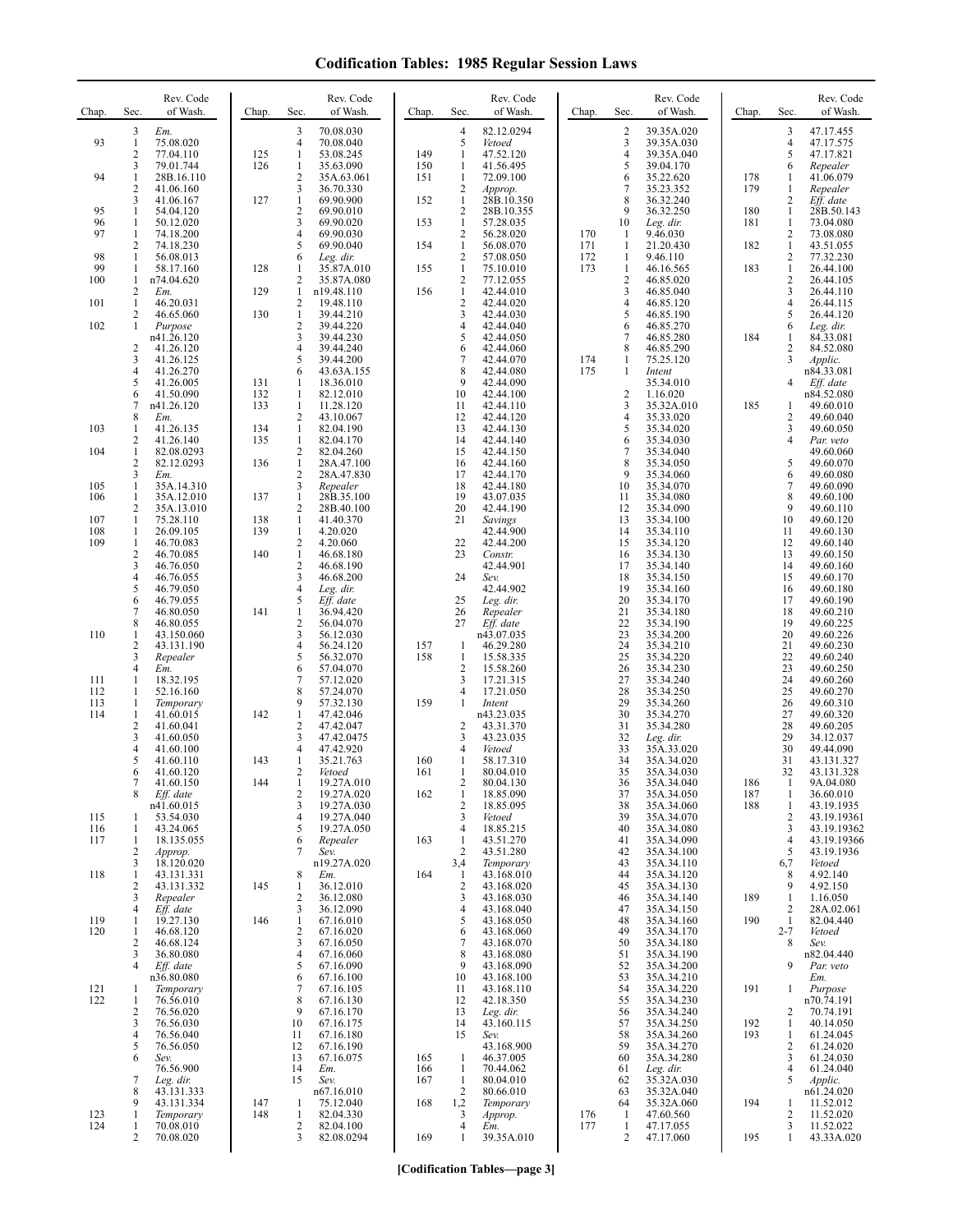| Chap.                           | Sec.                                               | Rev. Code<br>of Wash.                                                                                                                      | Chap.             | Rev. Code<br>of Wash.<br>Sec.                                                                                                                                                                                           | Chap.      | Sec.                                                                     | Rev. Code<br>of Wash.                                                                                                                       | Chap.                                  | Sec.                                                            | Rev. Code<br>of Wash.                                                                                                                | Chap.             | Sec.                                                     | Rev. Code<br>of Wash.                                                                                                          |
|---------------------------------|----------------------------------------------------|--------------------------------------------------------------------------------------------------------------------------------------------|-------------------|-------------------------------------------------------------------------------------------------------------------------------------------------------------------------------------------------------------------------|------------|--------------------------------------------------------------------------|---------------------------------------------------------------------------------------------------------------------------------------------|----------------------------------------|-----------------------------------------------------------------|--------------------------------------------------------------------------------------------------------------------------------------|-------------------|----------------------------------------------------------|--------------------------------------------------------------------------------------------------------------------------------|
| 196<br>197                      | 1<br>$\mathbf{1}$<br>2<br>3                        | 90.22.020<br>79.01.134<br>79.01.264<br>79.28.080                                                                                           | 214<br>215        | 33<br>Eff. date<br>n43.20.050<br>28A.71.210<br>1<br>1<br>6.32.010                                                                                                                                                       |            | 8<br>9<br>10                                                             | n43.210.020<br>Savings<br>n43.210.020<br>43.131.325                                                                                         |                                        | 3<br>4<br>5<br>6                                                | 77.16.330<br>77.12.670<br>77.12.680<br>77.12.690                                                                                     | 260<br>261        | 4<br>$\mathbf{1}$<br>$\mathbf{2}$<br>$\mathbf{1}$        | 26.44.075<br>70.85.100<br>9.73.030<br>15.65.020                                                                                |
| 198<br>199                      | $\mathbf{1}$<br>1<br>2                             | 28B.15.520<br>Approp.<br>Em.                                                                                                               | 216               | $\mathbf{1}$<br>28A.31.130<br>$\overline{2}$<br>28A.31.132<br>3<br>28A.31.134                                                                                                                                           | 232        | 11<br>12<br>$\mathbf{1}$                                                 | 43.131.326<br>Em.<br>82.60.010                                                                                                              | 244                                    | 7<br>8<br>$1 - 4$                                               | Approp.<br>Em.<br>Temporary                                                                                                          |                   | $\mathbf{2}$<br>3<br>4                                   | 15.65.070<br>15.65.120<br>15.65.140                                                                                            |
| 200<br>201                      | 1<br>$\mathbf{1}$<br>$\overline{c}$<br>3<br>4<br>5 | 79.01.770<br>10.98.040<br>10.98.050<br>10.98.080<br>10.98.090<br>10.98.100                                                                 | 217               | 4<br>28A.31.136<br>5<br>28A.31.140<br>6<br>28A.31.139<br>4.92.060<br>1<br>$\overline{2}$<br>4.92.070<br>3<br>4.92.130                                                                                                   |            | $\sqrt{2}$<br>3<br>$\overline{4}$<br>5<br>6<br>7                         | 82.60.020<br>82.60.030<br>82.60.040<br>82.60.060<br>82.60.070<br>82.60.080                                                                  | 245                                    | 5<br>6<br>$\mathbf{1}$<br>$\overline{c}$<br>3<br>4              | Approp.<br>Leg. dir.<br>10.77.250<br>10.82.080<br>71.02.413<br>72.23.230                                                             |                   | 5<br>6<br>$\tau$<br>8<br>9<br>10                         | 15.65.150<br>15.65.160<br>15.65.190<br>15.65.200<br>15.65.250<br>15.65.260                                                     |
|                                 | 6<br>$\overline{7}$<br>8<br>9<br>10<br>11          | 10.98.140<br>43.43.700<br>43.43.705<br>43.43.710<br>43.43.715<br>43.43.725                                                                 | 218               | $\overline{4}$<br>4.92.140<br>5<br>4.92.150<br>6<br>4.92.005<br>1<br>28B.10.115<br>$\overline{2}$<br>28B.20.060<br>$3 - 8$<br>Repealer                                                                                  |            | 8<br>9<br>10<br>11                                                       | 82.60.090<br>Leg. dir.<br>Exp. date<br>82.60.050<br>Eff. date<br>82.60.900                                                                  |                                        | 5<br>6<br>7<br>8<br>9<br>10                                     | 72.33.180<br>72.33.670<br>74.04.530<br>74.04.540<br>74.04.550<br>74.04.007                                                           |                   | 11<br>12<br>13<br>14<br>15<br>16                         | 15.65.280<br>15.65.350<br>15.65.390<br>15.65.410<br>15.65.440<br>15.65.630                                                     |
|                                 | 12<br>13                                           | 43.43.730<br>43.43.735                                                                                                                     | 219               | 9<br>Leg. rev.<br>$\mathbf{1}$<br>35.22.620                                                                                                                                                                             | 233        | $\mathbf{1}$<br>$\overline{2}$                                           | 67.40.030<br>67.40.025                                                                                                                      |                                        | 11                                                              | Savings<br>n71.02.413                                                                                                                |                   | 17<br>18                                                 | 15.44.010<br>15.44.080                                                                                                         |
| 202                             | 14<br>15<br>-1                                     | 43.43.740<br>43.43.760<br>18.32.533                                                                                                        | 220               | $\overline{2}$<br>35.23.352<br>1<br>36.21.080<br>$\overline{2}$<br>Em.                                                                                                                                                  |            | 3<br>$\overline{4}$<br>5                                                 | 67.40.027<br>43.03.062<br>43.84.090                                                                                                         | 246                                    | 12<br>13<br>$\mathbf{1}$                                        | Em.<br>Repealer<br>14.08.330                                                                                                         |                   | 19<br>20<br>21                                           | 15.44.130<br>15.66.140<br>Repealer                                                                                             |
| 203<br>204                      | -1<br>2<br>$\mathbf{1}$                            | 49.60.215<br>49.60.040<br>35.58.268                                                                                                        | 221<br>222<br>223 | $\mathbf{1}$<br>41.06.070<br>$\mathbf{1}$<br>82.12.010<br>1<br>41.22.010                                                                                                                                                | 234        | 6<br>$\mathbf{1}$<br>$\overline{\mathbf{c}}$                             | Em.<br>46.20.055<br>46.20.100                                                                                                               | 247                                    | $\mathbf{1}$<br>$\overline{c}$<br>3                             | 15.86.010<br>15.86.020<br>15.86.030                                                                                                  | 262               | 22<br>$\mathbf{1}$<br>2                                  | Em.<br>67.42.010<br>67.42.020                                                                                                  |
| 205                             | 1<br>$\overline{c}$<br>3<br>4<br>5                 | 29.57.010<br>29.57.030<br>29.57.070<br>29.57.080<br>29.57.090                                                                              |                   | $\overline{2}$<br>41.22.020<br>3<br>41.22.030<br>4<br>41.22.040<br>5<br>Sev.<br>41.22.900                                                                                                                               | 235        | 3<br>$\mathbf{1}$<br>$\overline{2}$<br>3<br>4                            | 46.20.510<br>7.48A.040<br>7.48A.050<br>9.68.140<br>Sev.                                                                                     |                                        | 4<br>5<br>6<br>$\boldsymbol{7}$<br>8                            | 15.86.040<br>15.86.050<br>15.86.060<br>19.86.023<br>Leg. dir.                                                                        |                   | 3<br>$\overline{4}$<br>5<br>6<br>$\overline{7}$          | 67.42.030<br>67.42.040<br>67.42.050<br>67.42.060<br>67.42.070                                                                  |
|                                 | 6<br>7<br>8<br>9                                   | 29.57.100<br>29.57.110<br>29.57.120<br>29.57.130                                                                                           | 224               | 6<br>Leg. dir.<br>1<br>19.52.020<br>$\overline{2}$<br>Eff. date<br>n19.52.020                                                                                                                                           | 236        | 5<br>1<br>$\overline{\mathbf{c}}$                                        | n7.48A.040<br>Em.<br>70.160.010<br>70.160.020                                                                                               | 248                                    | $\mathbf{1}$<br>$\overline{c}$<br>3<br>$\overline{4}$           | 75.28.300<br>75.28.340<br>75.28.305<br>75.28.315                                                                                     |                   | 8<br>9<br>10                                             | 67.42.080<br>Leg. dir.<br>Sev.<br>67.42.900                                                                                    |
|                                 | 10<br>11                                           | 29.57.140<br>29.57.150                                                                                                                     | 225               | 28A.03.500<br>1<br>$\sqrt{2}$<br>Em.                                                                                                                                                                                    |            | 3<br>$\overline{4}$                                                      | 70.160.030<br>70.160.040                                                                                                                    |                                        | 5<br>6                                                          | 75.10.150<br>75.28.323                                                                                                               |                   | 11                                                       | Eff. date<br>67.42.901                                                                                                         |
|                                 | 12<br>13<br>14<br>15                               | 29.57.160<br>29.57.170<br>29.48.007<br>29.07.015                                                                                           | 226               | $\mathbf{1}$<br>66.24.240<br>$\sqrt{2}$<br>66.08.070<br>$\overline{\mathbf{3}}$<br>66.28.170<br>$\overline{4}$<br>66.28.180<br>1                                                                                        |            | 5<br>6<br>7<br>8<br>9                                                    | 70.160.050<br>70.160.060<br>70.160.070<br>70.160.100                                                                                        | 249                                    | 7<br>8<br>9<br>$\mathbf{1}$<br>$\overline{c}$                   | 75.28.328<br>75.28.335<br>Repealer<br>90.48.470                                                                                      | 263<br>264        | 1<br>2<br>$\mathbf{1}$<br>$\overline{c}$<br>3            | Temporary<br>43.63A.220<br>48.01.035<br>48.02.120                                                                              |
|                                 | 16<br>17<br>18                                     | Repealer<br>Leg. dir.<br>Eff. dates                                                                                                        | 227               | 51.48.100<br>$\overline{2}$<br>Eff. date<br>n51.48.100                                                                                                                                                                  |            | 10                                                                       | 70.160.080<br>Short t.<br>70.160.900                                                                                                        |                                        | 3<br>$\overline{4}$                                             | 90.48.480<br>90.48.490<br>90.48.460                                                                                                  |                   | 4<br>5                                                   | 48.05.200<br>48.10.070<br>48.15.160                                                                                            |
| 206<br>207<br>208               | 1<br>1<br>1<br>2                                   | n29.57.140<br>80.04.130<br>71.05.390<br>75.08.020                                                                                          | 228               | 1<br>47.20.710<br>$\sqrt{2}$<br>47.20.715<br>3<br>47.20.720<br>$\overline{4}$<br>47.20.725<br>5                                                                                                                         | 237        | 11<br>$\mathbf{1}$<br>$\overline{c}$<br>$\mathfrak{Z}$<br>$\overline{4}$ | Leg. dir.<br>61.30.010<br>61.30.020<br>61.30.030                                                                                            | 250<br>251                             | 5<br>1<br>1<br>$\overline{c}$<br>3                              | Leg. dir.<br>56.08.010<br>43.10.240<br>43.10.250                                                                                     |                   | 6<br>7<br>8<br>9<br>10                                   | 48.16.070<br>48.17.010<br>48.17.520<br>48.18.110<br>48.20.420                                                                  |
| 209<br>210<br>211<br>212<br>213 | 3<br>1<br>2<br>1<br>1<br>1<br>1<br>2<br>3<br>4     | 77.04.100<br>Approp.<br>51.52.160<br>51.52.095<br>28A.58.099<br>46.20.311<br>46.20.117<br>43.20.050<br>43.20A.600<br>9.02.005<br>18.20.020 | 229               | 47.20.730<br>6<br>47.20.735<br>7<br>Leg. dir.<br>8<br>Em.<br>1<br>43.165.010<br>$\overline{2}$<br>43.165.020<br>3<br>43.165.030<br>4<br>43.165.040<br>$\mathcal{L}$<br>43.165.050<br>6<br>43.165.060<br>7<br>43.165.070 |            | 5<br>6<br>7<br>8<br>9<br>10<br>11<br>12<br>13<br>14                      | 61.30.040<br>61.30.050<br>61.30.060<br>61.30.070<br>61.30.080<br>61.30.090<br>61.30.100<br>61.30.110<br>61.30.120<br>61.30.130<br>61.30.140 | 252<br>253<br>254<br>255<br>256<br>257 | 4<br>5<br>$\mathbf{1}$<br>1<br>1<br>$1 - 4$<br>1<br>2<br>1<br>2 | Leg. dir.<br>Repealer<br>Em.<br>29.27.060<br>36.68.400<br>35.79.030<br>Temporary<br>75.24.060<br>75.24.065<br>13.34.165<br>13.40.190 |                   | 11<br>12<br>13<br>14<br>15<br>16<br>17<br>18<br>19<br>20 | 48.20.450<br>48.20.470<br>48.30.010<br>48.30.140<br>48.42.010<br>Repealer<br>48.18.290<br>48.18.291<br>48.18.292<br>48.18.2901 |
|                                 | 5<br>6<br>7<br>8<br>9<br>10<br>11<br>12<br>13      | 18.20.060<br>18.20.090<br>18.20.110<br>18.46.010<br>18.46.050<br>18.46.060<br>19.32.110<br>35A.70.070<br>69.12.070                         |                   | 8<br>43.165.080<br>9<br>43.165.090<br>10<br>43.165.100<br>11<br>43.165.110<br>12<br>Leg. dir.<br>13<br>Vetoed<br>14<br>Sev.<br>43.165.900<br>15<br>Eff. date                                                            |            | 15<br>16<br>17<br>18<br>19<br>20<br>21                                   | 61.30.150<br>61.30.160<br>Short t.<br>61.30.900<br>79.01.228<br>Sev.<br>61.30.905<br>Leg. dir.<br>Eff. date                                 |                                        | 3<br>4<br>5<br>6<br>7<br>8<br>9<br>10                           | Intent<br>n13.40.210<br>13.40.210<br>13.04.450<br>13.32A.030<br>13.32A.050<br>13.32A.060<br>13.32A.130<br>13.32A.170                 | 265               | 21<br>22<br>23<br>24<br>25<br>$\mathbf{1}$<br>2<br>3     | 48.18.295<br>48.18.296<br>48.23.300<br>Applic.<br>n48.18.290<br>Em.<br>7.04.090<br>7.04.175<br>7.06.020                        |
|                                 | 14<br>15<br>16<br>17<br>18<br>19                   | 70.01.010<br>70.41.010<br>70.41.020<br>70.41.030<br>70.41.040<br>70.41.080                                                                 | 230               | 43.165.901<br>43.220.210<br>1<br>$\overline{c}$<br>43.220.220<br>3<br>43.220.230<br>$\overline{4}$<br>43.220.240<br>5<br>43.220.250                                                                                     | 238        | $\mathbf{1}$<br>$\overline{c}$<br>3<br>4                                 | 61.30.910<br>48.05.380<br>48.05.390<br>Eff. date<br>n48.05.380<br>Sev.                                                                      | 258                                    | 11<br>12<br>1<br>2<br>3                                         | 74.13.036<br>Sev.<br>n13.34.165<br>88.02.120<br>88.02.160<br>62A.9-302                                                               | 266<br>267<br>268 | 1<br>1<br>$\overline{c}$<br>3<br>$\mathbf{1}$<br>2       | 28B.16.042<br>88.02.020<br>88.02.095<br>10.31.100<br>Temporary<br>27.60.045                                                    |
|                                 | 20<br>21<br>22<br>23<br>24                         | 70.41.110<br>70.41.120<br>70.41.130<br>70.41.140<br>70.41.150                                                                              |                   | 50.65.110<br>6<br>7<br>43.220.070<br>8<br>Vetoed<br>9<br>Sev.                                                                                                                                                           | 239        | -1<br>$\overline{2}$<br>3                                                | n48.05.380<br>33.12.060<br>33.40.150<br>33.48.250<br>4.84.080                                                                               |                                        | 4<br>5<br>6<br>7<br>8                                           | 88.02.070<br>88.02.170<br>88.02.180<br>88.02.130<br>88.02.140                                                                        | 269               | 3<br>4<br>$1-9$                                          | 27.60.900<br>Approp.<br>Failed to<br>become law.<br>See 1985                                                                   |
|                                 | 25<br>26<br>27<br>28                               | 70.41.160<br>70.41.180<br>70.41.190<br>Temporary                                                                                           | 231               | 43.220.902<br>10<br>Repealer<br>11<br>Em.<br>$\mathbf{1}$<br>43.210.010<br>$\overline{2}$<br>43.210.020                                                                                                                 | 240<br>241 | $\mathbf{1}$<br>$\overline{2}$<br>$\mathbf{1}$<br>$\overline{2}$<br>3    | 12.20.060<br>Temporary<br>Approp.<br>Em.                                                                                                    |                                        | 9<br>10<br>11<br>12                                             | 88.02.150<br>88.02.190<br>88.02.200<br>Vetoed                                                                                        | 270               | 1<br>$\overline{c}$<br>3                                 | $c\,269\,$ § 8.<br>50.29.022<br>50.29.020<br>Em.                                                                               |
|                                 | 29<br>30<br>31                                     | 43.131.213<br>43.131.214<br>Savings<br>n43.20.050                                                                                          |                   | 3<br>43.210.030<br>43.210.040<br>4<br>43.210.050<br>5<br>6<br>Temporary                                                                                                                                                 | 242<br>243 | $\mathbf{1}$<br>$\overline{2}$<br>3<br>1                                 | 47.28.060<br>47.28.080<br>47.28.090<br>77.32.350                                                                                            | 259                                    | 13<br>1<br>2                                                    | Eff. date<br>n88.02.070<br>n26.44.030<br>26.44.030                                                                                   | 271<br>272        | $\mathbf{1}$<br>1<br>2                                   | 41.04.230<br>67.28.180<br>Sev.<br>n67.28.180                                                                                   |
|                                 | 32                                                 | Repealer                                                                                                                                   |                   | n43.210.020<br>7                                                                                                                                                                                                        |            | 2                                                                        | 77.08.045                                                                                                                                   |                                        | 3                                                               | 26.44.035                                                                                                                            | 273               | 1                                                        | 29.36.010                                                                                                                      |

**[Codification Tables—page 4]**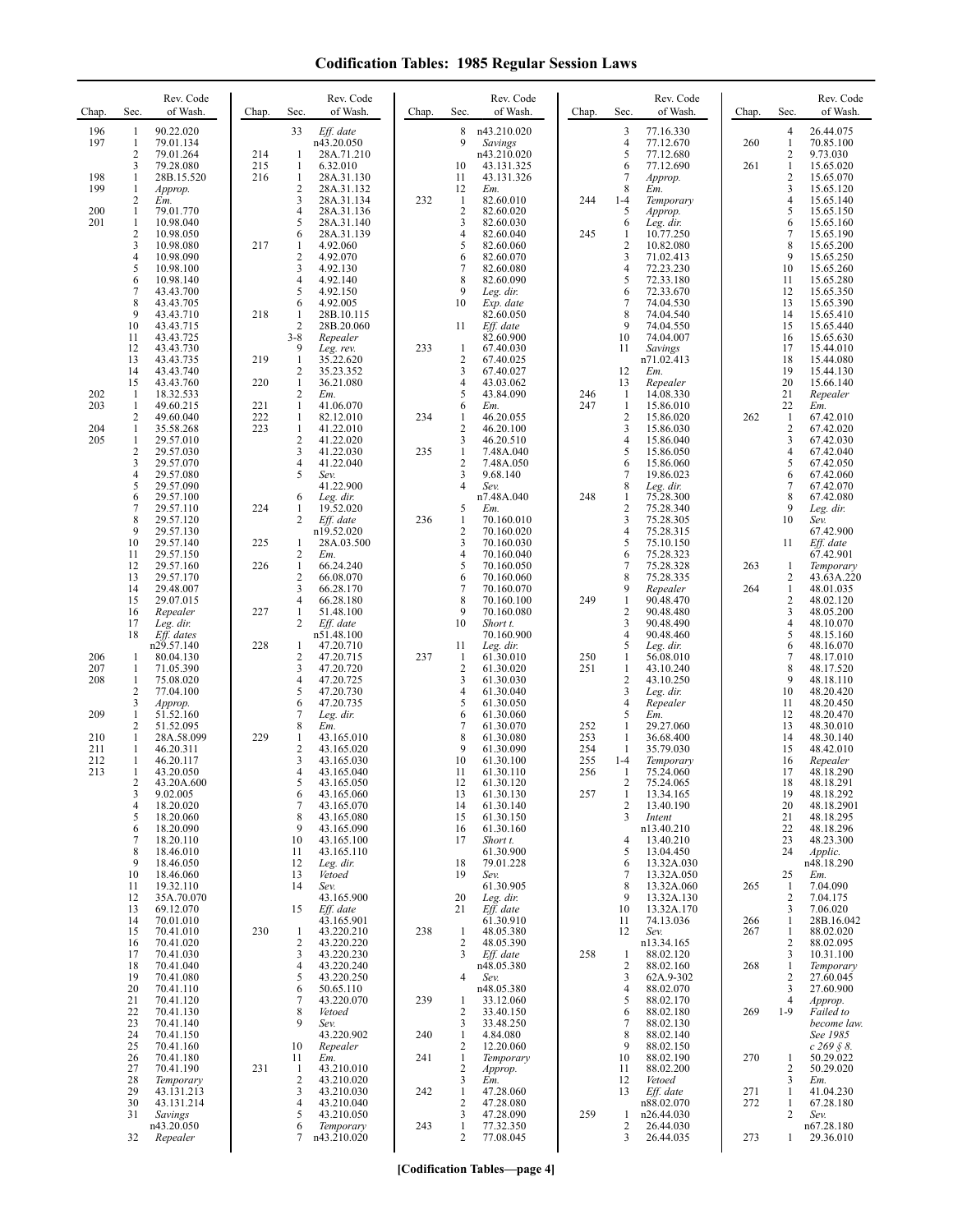| Chap.      | Sec.                                        | Rev. Code<br>of Wash.                                             | Chap.      | Sec.                                            | Rev. Code<br>of Wash.                                              | Chap.             | Sec.                                                                  | Rev. Code<br>of Wash.                                           | Chap.      | Sec.                                           | Rev. Code<br>of Wash.                                         | Chap.      | Sec.                                            | Rev. Code<br>of Wash.                                              |
|------------|---------------------------------------------|-------------------------------------------------------------------|------------|-------------------------------------------------|--------------------------------------------------------------------|-------------------|-----------------------------------------------------------------------|-----------------------------------------------------------------|------------|------------------------------------------------|---------------------------------------------------------------|------------|-------------------------------------------------|--------------------------------------------------------------------|
| 274        | $\overline{2}$<br>3<br>$\mathbf{1}$<br>2    | 29.36.013<br>29.36.016<br>43.96D.050<br>Em.                       |            | 31<br>32<br>33                                  | Sev.<br>35.10.905<br>Leg. dir.<br>Em.                              | 294<br>295<br>296 | 7<br>$\mathbf{1}$<br>$\mathbf{1}$<br>$\mathbf{1}$                     | Em.<br>Repealer<br>38.20.010<br>18.59.040                       |            | 3<br>$\overline{4}$<br>5<br>6                  | 90.48.120<br>90.48.340<br>90.48.315<br>90.48.142              | 330        | 12<br>13<br>1                                   | Leg. dir.<br>Eff. date<br>30.60.901<br>35.58.160                   |
| 275<br>276 | $\mathbf{1}$<br>2<br>$\mathbf{1}$<br>2<br>3 | 4.24.450<br>4.24.460<br>74.20.040<br>74.20A.040                   | 282        | 1,2                                             | Failed to<br>become law<br>by reason of<br>the rejection           | 297<br>298        | $\overline{2}$<br>3<br>$\mathbf{1}$<br>$\overline{c}$<br>$\mathbf{1}$ | 43.131.335<br>43.131.336<br>18.20.010<br>18.20.160<br>70.48.210 | 317        | 7<br>1<br>$\overline{c}$<br>3<br>4             | 90.48.350<br>43.46.005<br>43.46.015<br>43.46.030              |            | $\overline{\mathbf{c}}$<br>3<br>4<br>5<br>6     | 52.14.010<br>53.12.260<br>54.12.080<br>56.12.010                   |
|            | 4<br>5<br>6<br>7                            | 74.20.330<br>74.20A.020<br>74.20A.030<br>74.20A.080<br>74.20A.100 | 283<br>284 | 1<br>$\overline{c}$<br>1                        | of 1985<br><b>HJR</b> #22<br>48.44.020<br>48.46.060<br>18.51.054   | 299<br>300<br>301 | $\mathbf{1}$<br>$\sqrt{2}$<br>$\mathbf{1}$<br>$\mathbf{1}$            | 50.29.020<br>50.12.240<br>68.08.105<br>32.20.219                |            | 5<br>6<br>7<br>8                               | 43.46.040<br>43.46.045<br>43.46.050<br>43.46.055<br>43.46.070 | 331        | 7<br>$\mathbf{1}$<br>2<br>3                     | 57.12.010<br>70.44.050<br>46.37.190<br>Vetoed<br>Em.               |
|            | 8<br>9<br>10<br>11                          | 74.20A.160<br>74.20A.180<br>74.20A.200<br>74.20A.230              |            | 2<br>3<br>4<br>5                                | 74.42.380<br>74.42.055<br>18.51.050<br>18.52A.020                  | 302               | $\sqrt{2}$<br>3<br>$\mathbf{1}$<br>$\sqrt{2}$                         | 30.04.129<br>33.24.065<br>46.20.315<br>46.20.021                | 318        | 9<br>10<br>$\mathbf{1}$                        | Repealer<br>$Eff.$ date<br>43.46.900<br>36.21.060             | 332        | $\mathbf{1}$<br>$\overline{c}$<br>3<br>4        | 35.21.730<br>35.21.745<br>35.21.735<br>35.21.740                   |
|            | 12<br>13<br>14<br>15                        | 74.20A.240<br>74.20A.250<br>74.20A.270<br>74.20A.057              | 285        | 6<br>1<br>$\overline{c}$<br>3                   | 18.52A.030<br>50.20.016<br>50.20.017<br>50.20.015                  |                   | 3<br>$\overline{4}$<br>5<br>6                                         | 46.20.342<br>46.20.416<br>46.20.420<br>46.52.100                | 319<br>320 | $\mathbf{1}$<br>$\overline{2}$<br>1<br>2       | 84.34.108<br>Em.<br>48.46.030<br>48.46.060                    |            | 5<br>6<br>7<br>8                                | 35.21.755<br>35.21.757<br>35.21.764<br>39.50.010                   |
| 277        | 16<br>17<br>$\mathbf{1}$<br>2<br>3          | Repealer<br>74.20.055<br>48.62.010<br>48.62.030<br>48.62.035      |            | 4<br>5<br>6                                     | Leg. dir.<br>Sev.<br>n50.20.015<br>Eff. date<br>n50.20.015         | 303               | $\overline{7}$<br>8<br>9<br>$\mathbf{1}$<br>$\overline{c}$            | 46.63.020<br>46.65.090<br>Em.<br>26.50.020<br>26.50.030         |            | 3<br>4<br>5<br>6<br>7                          | 48.46.070<br>48.46.240<br>48.46.270<br>48.46.320<br>48.46.470 | 333        | 9<br>10<br>1<br>2<br>3                          | 39.50.040<br>Repealer<br>46.73.010<br>46.73.020<br>46.73.030       |
|            | 4<br>5<br>6<br>7                            | 48.62.070<br>48.62.080<br>48.62.100<br>48.62.110                  | 286        | 1<br>$\overline{c}$<br>3<br>4                   | 72.63.010<br>72.63.020<br>72.63.030<br>72.63.040                   |                   | $\overline{\mathbf{3}}$<br>$\overline{4}$<br>5<br>6                   | 26.50.035<br>26.50.040<br>26.50.060<br>26.50.090                | 321        | 8<br>9<br>1<br>2                               | 48.46.480<br>Repealer<br>70.54.120<br>Temporary               | 334        | 4<br>1<br>$\overline{c}$<br>3                   | Leg. dir.<br>42.48.010<br>42.48.020<br>42.48.030                   |
| 278        | 8<br>9<br>10<br>-1                          | 28A.58.420<br>48.01.050<br>Applic.<br>n48.01.050<br>48.62.040     | 287<br>288 | 5<br>1<br>$\mathbf{1}$<br>$\overline{c}$<br>3   | Leg. dir.<br>13.40.210<br>9A.46.010<br>9A.46.020<br>9A.46.030      |                   | $\overline{7}$<br>8<br>9<br>10<br>11                                  | 26.50.200<br>9A.36.040<br>10.31.100<br>10.99.040<br>46.64.015   | 322        | $\mathbf{1}$<br>$\overline{2}$<br>3<br>4<br>5  | 18.71.040<br>18.71.050<br>18.71.070<br>18.71.080<br>18.71.090 |            | 4<br>5<br>6<br>7<br>8                           | 42.48.040<br>42.48.050<br>42.48.060<br>Leg. dir.<br>Sev.           |
| 279<br>280 | -1<br>2<br>3<br>1                           | 9.95.009<br>Contingency<br>Em.<br>19.30.010                       |            | 4<br>5<br>6<br>7                                | 9A.46.040<br>9A.46.050<br>9A.46.060<br>9A.46.070                   |                   | 12<br>13<br>14<br>15                                                  | 10.99.050<br>3.46.030<br>3.50.020<br>Eff. date                  | 323<br>324 | 6<br>7<br>1<br>-1                              | 18.71.095<br>18.71A.080<br>66.44.316<br>28A.58.135            | 335        | 1<br>2<br>3                                     | 42.48.900<br>74.12.035<br>74.04.005<br>Par. veto                   |
|            | $\overline{2}$<br>3<br>4<br>5<br>6          | 19.30.020<br>19.30.030<br>19.30.040<br>19.30.050<br>19.30.060     |            | 8<br>9<br>10<br>11<br>12                        | 9A.46.080<br>9A.46.090<br>9A.46.100<br>9.61.230<br>Short t.        | 304<br>305        | -1<br>$\mathbf{1}$<br>$\overline{c}$<br>3                             | n26.50.020<br>46.37.430<br>30.04.238<br>30.04.085<br>30.04.060  | 325<br>326 | -1<br>$\mathbf{1}$<br>$\overline{2}$<br>3<br>4 | 43.22.005<br>18.06.010<br>18.06.020<br>18.06.030<br>18.06.040 | 336        | 4<br>$\mathbf{1}$<br>2<br>3                     | 74.04.660<br>74.08.060<br>49.12.240<br>49.12.250<br>49.12.260      |
|            | 7<br>8<br>9<br>10                           | 19.30.070<br>19.30.081<br>19.30.110<br>19.30.120                  |            | 13<br>14<br>15                                  | 9A.46.900<br>Leg. dir.<br>Sev.<br>9A.46.910                        |                   | $\overline{4}$<br>5<br>6<br>$\overline{7}$<br>8                       | 30.04.230<br>30.04.405<br>30.12.060<br>30.42.100                |            | 5<br>6<br>7<br>8                               | Par. veto<br>18.06.050<br>18.06.060<br>18.06.070              | 337<br>338 | $\overline{4}$<br>1,2<br>3<br>$\mathbf{1}$      | Leg. dir.<br>Temporary<br>51.36.090<br>51.36.080                   |
|            | 11<br>12<br>13<br>14<br>15                  | 19.30.130<br>19.30.180<br>19.30.190<br>19.30.200<br>19.30.160     | 289<br>290 | $\mathbf{1}$<br>$\mathbf{1}$<br>$\overline{c}$  | Eff. date<br>9A.46.905<br>9A.52.010<br>23A.08.120<br>23A.08.155    | 306<br>307        | $\mathbf{1}$<br>$\mathbf{1}$<br>$\overline{2}$<br>3                   | 30.42.115<br>66.24.490<br>43.01.200<br>43.01.210<br>43.21A.500  |            | 9<br>10<br>11<br>12                            | 18.06.080<br>18.06.090<br>18.06.100<br>18.06.110<br>18.06.120 | 339        | $\overline{c}$<br>1<br>$\overline{c}$<br>3<br>4 | 51.28.080<br>n51.32.095<br>51.32.095<br>51.32.097<br>51.32.098     |
|            | 16<br>17<br>18                              | 19.30.170<br>Repealer<br>Sev.<br>19.30.901                        |            | 3<br>4<br>5<br>6                                | 23A.08.190<br>23A.08.205<br>23A.08.435<br>23A.08.425               |                   | 4<br>5<br>6<br>7                                                      | 43.21C.500<br>75.20.110<br>75.20.300<br>79.90.160               |            | 13<br>14<br>15<br>16                           | 18.06.130<br>18.06.140<br>18.06.150<br>18.06.160              |            | 5<br>6<br>7                                     | Repealer<br>Sev.<br>n51.32.095<br>Em.                              |
| 281        | 19<br>$\mathbf{1}$<br>2<br>3                | Eff. date<br>19.30.902<br>35.10.203<br>35.10.207<br>35.10.400     |            | 8<br>9<br>10<br>11                              | 23A.08.390<br>23A.08.445<br>23A.08.450<br>23A.12.020<br>23A.16.010 | 308               | 8<br>9<br>10<br>11<br>1                                               | 89.16.500<br>90.58.500<br>Repealer<br>Em.<br>43.21G.040         |            | 17<br>18<br>19<br>20<br>21                     | 18.06.170<br>18.06.180<br>18.06.190<br>18.06.200<br>18.06.210 | 340        | 2<br>3<br>4<br>5                                | 18.44.080<br>18.44.110<br>18.44.208<br>18.44.220<br>18.44.300      |
|            | 4<br>5<br>6<br>7                            | 35.10.410<br>35.10.420<br>35.10.430<br>35.10.440                  |            | 12<br>13<br>14<br>15                            | 23A.16.030<br>23A.16.040<br>23A.24.040<br>23A.28.135               | 309<br>310        | 2<br>-1<br>$\mathbf{1}$                                               | Eff. date<br>n43.21G.040<br>70.84.090<br>30.04.232              |            | 22<br>23<br>24                                 | 18.06.900<br>Repealer<br>18.06.901<br>Leg. dir.               | 341        | 6<br>1<br>$\overline{c}$<br>3                   | 18.44.310<br>28A.02.080<br>28A.03.310<br>28A.04.134                |
|            | 8<br>9<br>10<br>11<br>12                    | 35.10.450<br>35.10.460<br>35.10.470<br>35.10.480<br>35.10.490     |            | 16<br>17<br>18<br>19<br>20                      | 23A.32.050<br>23A.32.073<br>23A.32.075<br>23A.32.140<br>23A.40.032 |                   | $\sqrt{2}$<br>3<br>4                                                  | 30.04.230<br>Constr.<br>n30.04.232<br>Eff. date<br>n30.04.232   |            | 25<br>26<br>27<br>28<br>29                     | 4.24.240<br>4.24.290<br>7.70.020<br>18.120.020<br>18.130.040  |            | 4<br>5<br>6<br>7<br>8                           | 28A.13.010<br>28A.13.070<br>Vetoed<br>28A.21.071<br>28A.21.120     |
|            | 13<br>14<br>15<br>16                        | 35.10.500<br>35A.05.005<br>35.10.217<br>35.10.240                 |            | 21<br>22<br>23<br>24                            | 23A.40.040<br>23A.40.060<br>23A.40.070<br>23A.98.030               | 311<br>312        | -1<br>$\overline{c}$<br>$\mathbf{1}$<br>$\overline{2}$                | 28A.02.300<br>28A.02.310<br>28C.04.142<br>28C.04.144            | 327        | 30<br>-1<br>$\overline{2}$<br>3                | Approp.<br>9A.72.160<br>9A.72.110<br>9A.72.130                |            | 9<br>10<br>11<br>12                             | 28A.21.360<br>28A.30.040<br>28A.44.170<br>28A.58.246               |
|            | 17<br>18<br>19<br>20<br>21                  | 35.10.265<br>35.10.300<br>35.10.310<br>35.10.315<br>35.10.317     | 291        | 25<br>26<br>$\mathbf{1}$<br>$\overline{c}$<br>3 | Repealer<br>Approp.<br>27.60.020<br>27.60.040<br>27.60.060         | 313<br>314<br>315 | $\mathbf{1}$<br>1<br>$\mathbf{1}$<br>$\sqrt{2}$<br>3                  | 52.04.061<br>51.52.104<br>51.16.060<br>51.16.150<br>51.16.155   | 328<br>329 | 1<br>1<br>$\overline{2}$<br>3                  | 48.22.030<br>Intent<br>n30.60.010<br>30.60.010<br>30.60.020   |            | 13<br>14<br>15<br>16<br>17                      | 28A.58.772<br>28A.58.820<br>28A.67.074<br>28B.15.543<br>Repealer   |
|            | 22<br>23<br>24<br>25                        | 35.10.320<br>35.10.331<br>35.14.010<br>35.14.020                  | 292<br>293 | 4<br>$\mathbf{1}$<br>$\mathbf{1}$<br>2          | 27.60.070<br>43.01.041<br>43.200.015<br>43.200.142                 |                   | $\overline{4}$<br>5<br>6<br>$\overline{7}$                            | 51.16.160<br>51.16.190<br>51.48.120<br>51.48.131                |            | 4<br>5<br>6<br>7                               | 30.04.210<br>30.04.212<br>30.04.214<br>30.60.030              | 342<br>343 | 18<br>1<br>1                                    | Eff. date<br>n28A.13.010<br>43.19.1906<br>28B.10.860               |
|            | 26<br>27<br>28<br>29<br>30                  | 35A.01.040<br>35A.29.090<br>36.93.090<br>43.21C.225<br>Repealer   |            | 3<br>4<br>5<br>6                                | 43.200.144<br>43.200.150<br>43.200.160<br>Short t.<br>43.200.904   | 316               | 8<br>9<br>10<br>1<br>2                                                | 51.48.140<br>51.52.050<br>Repealer<br>Temporary<br>90.48.144    |            | 8<br>9<br>10<br>11                             | 32.40.010<br>32.40.020<br>32.40.030<br>Sev.<br>30.60.900      |            | 2<br>3<br>4<br>5<br>6                           | 28B.10.861<br>28B.10.862<br>28B.10.863<br>28B.10.864<br>28B.10.865 |

**[Codification Tables—page 5]**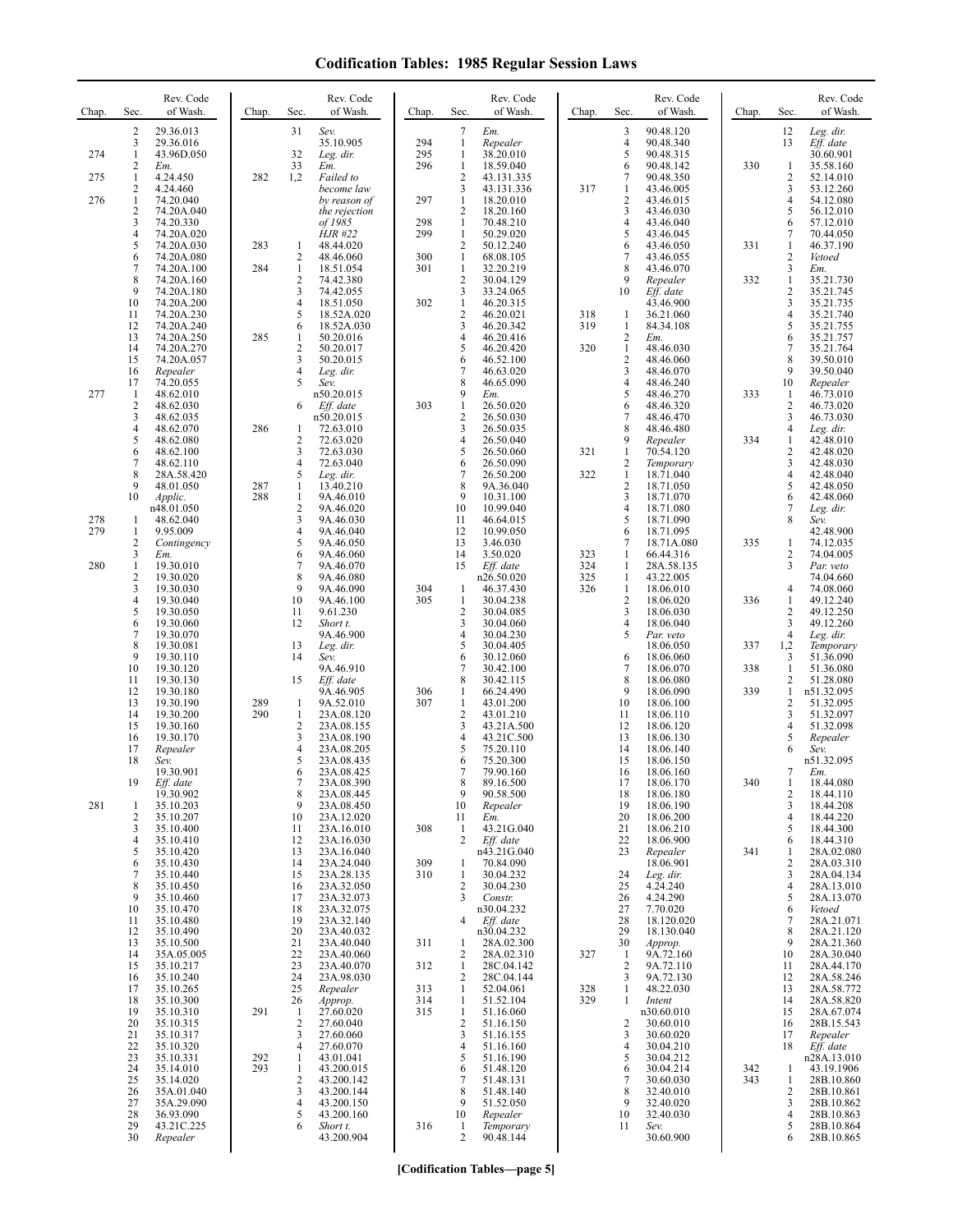| Chap. | Sec.     | Rev. Code<br>of Wash.     | Chap.      | Sec.                           | Rev. Code<br>of Wash.     | Chap.      | Sec.                           | Rev. Code<br>of Wash.    | Chap. | Sec.                 | Rev. Code<br>of Wash.    | Chap. | Sec.                    | Rev. Code<br>of Wash.         |
|-------|----------|---------------------------|------------|--------------------------------|---------------------------|------------|--------------------------------|--------------------------|-------|----------------------|--------------------------|-------|-------------------------|-------------------------------|
| 344   | 7<br>1   | Vetoed<br>28A.58.246      |            | 5<br>6                         | 71.34.050<br>71.34.060    |            | 19<br>20                       | Repealer<br>Savings      |       | 34<br>35             | 28A.58.828<br>28A.58.830 | 373   |                         | <b>Ombibus</b><br>Approp. Act |
|       | 2<br>3   | 28A.58.247<br>Repealer    |            | 7<br>8                         | 71.34.070<br>71.34.080    |            | 21                             | n74.46.020<br>Em.        |       | 36<br>37             | 28B.04.020<br>28B.04.030 | 374   | 1                       | (Uncod.)<br>84.52.0531        |
| 345   | 1<br>2   | 70.95.010<br>70.95.020    |            | 9<br>10                        | 71.34.090<br>71.34.100    | 362<br>363 | -1<br>$\mathbf{1}$             | 28B.15.014<br>66.28.010  |       | 38<br>39             | 28B.04.040<br>28B.04.050 |       | 2<br>3                  | Vetoed<br>Sev.                |
|       | 3<br>4   | 70.95.030<br>70.95.500    |            | 11<br>12                       | 71.34.110<br>71.34.120    | 364        | 1<br>$\overline{2}$            | 48.07.030<br>48.07.040   |       | 40<br>41             | 28B.04.060<br>28B.04.070 |       | 4                       | n84.52.0531<br>Vetoed         |
|       | 5<br>6   | 70.95.510<br>70.95.520    |            | 13<br>14                       | 71.34.130<br>71.34.140    |            | 3<br>4                         | 48.07.050<br>48.07.070   |       | 42<br>43             | 28B.04.080<br>28B.04.110 | 375   | 1                       | Par. veto<br>67.70.040        |
|       | 7<br>8   | 70.95.530<br>70.95.260    |            | 15<br>16                       | 71.34.150<br>71.34.160    |            | 5                              | Sev.<br>n48.07.030       |       | 44<br>45             | 28B.05.030<br>28B.05.050 |       | 2<br>3                  | 67.70.050<br>Vetoed           |
|       | 9        | 70.95.540                 |            | 17                             | 71.34.170                 |            | 6                              | Em.                      |       | 46                   | 28B.05.130               |       | $\overline{\mathbf{4}}$ | 67.70.230                     |
|       | 10<br>11 | Leg. dir.<br>Temporary    |            | 18<br>19                       | 71.34.200<br>71.34.180    | 365        | 1<br>$\overline{2}$            | 28B.16.100<br>28B.16.020 |       | 47<br>48             | 28B.07.020<br>28B.07.030 |       | 5<br>6                  | 67.70.240<br>67.70.260        |
| 346   | -1<br>2  | 9.94A.155<br>9.94A.156    |            | 20<br>21                       | 71.34.190<br>71.34.210    |            | 3<br>4                         | 41.06.020<br>43.43.015   |       | 49<br>50             | 28B.07.040<br>28B.10.020 |       | 7<br>8                  | Temporary<br>Approp.          |
|       | 3<br>4   | 9.94A.157<br>9.94A.158    |            | 22<br>23                       | 71.34.220<br>71.34.230    |            | 5<br>6                         | 41.06.150<br>43.43.340   |       | 51<br>52             | 28B.10.215<br>28B.10.220 |       | 9                       | Sev.<br>67.70.904             |
|       | 5<br>6   | 9.94A.030<br>43.43.745    |            | 24<br>25                       | 71.34.240<br>71.34.800    |            | 7<br>8                         | 49.74.005<br>49.74.010   |       | 53<br>54             | 28B.10.650<br>28B.10.790 |       | 10                      | Eff. date<br>67.70.905        |
| 347   | 7<br>1   | 9.94A.159<br>51.28.025    |            | 26<br>27                       | 71.34.250<br>71.34.270    |            | 9<br>10                        | 49.74.020<br>49.74.030   |       | 55<br>56             | 28B.10.792<br>28B.10.802 | 376   | 1                       | Intent<br>n47.42.020          |
|       | 2<br>3   | 51.48.010<br>51.48.017    |            | 28<br>29                       | 71.34.260<br>13.04.030    |            | 11<br>12                       | 49.74.040<br>49.74.050   |       | 57<br>58             | 28B.10.840<br>28B.12.040 |       | 2<br>3                  | 47.42.020<br>47.42.040        |
|       | 4<br>5   | 51.48.030<br>51.48.040    |            | 30<br>31                       | 13.04.093<br>71.05.030    | 366        | 13<br>-1                       | Leg. dir.<br>42.30.020   |       | 59<br>60             | 28B.12.050<br>28B.12.060 |       | 4<br>5                  | 47.42.047<br>47.42.055        |
|       | 6<br>7   | 51.48.060<br>51.48.080    |            | 32<br>33                       | 71.06.010<br>71.06.260    | 367        | $\overline{c}$<br>$\mathbf{1}$ | 42.30.110<br>Vetoed      |       | 61<br>62             | 28B.12.070<br>28B.15.012 |       | 6<br>7                  | 47.42.080<br>47.42.160        |
| 348   | 8<br>1   | 51.48.025<br>84.52.069    |            | 34<br>35                       | Repealer<br>Temporary     |            | $\overline{c}$<br>3            | 42.17.030<br>42.17.050   |       | 63<br>64             | 28B.15.013<br>28B.15.015 | 377   | 8<br>1                  | 47.42.170<br>46.55.010        |
| 349   | 1        | Temporary                 |            | 36<br>37                       | Leg. dir.                 |            | 4<br>5                         | 42.17.060                |       | 65                   | 28B.15.070               |       | 2<br>3                  | 46.55.020                     |
|       | 2<br>3   | 28A.58.085<br>28A.67.120  |            |                                | Sev.<br>71.34.900         |            | 6                              | 42.17.070<br>42.17.100   |       | 66<br>67             | 28B.15.076<br>28B.15.100 |       | $\overline{\mathbf{4}}$ | 46.55.030<br>46.55.040        |
|       | 4<br>5   | 28A.67.115<br>28A.41.140  |            | 38                             | Eff. date<br>71.34.901    |            | $\overline{7}$<br>8            | 42.17.125<br>42.17.155   |       | 68<br>69             | 28B.15.543<br>28B.15.730 |       | 5<br>6                  | 46.55.050<br>46.55.060        |
|       | 6<br>7   | 28A.04.127<br>28A.58.093  | 355<br>356 | $\mathbf{1}$<br>$\mathbf{1}$   | 77.12.265<br>28B.15.411   |            | 9<br>10                        | 42.17.170<br>42.17.200   |       | 70<br>71             | 28B.15.732<br>28B.15.734 |       | 7<br>8                  | 46.55.070<br>46.55.080        |
|       | 8<br>9   | Approp.<br>Sev.           |            | $\overline{2}$<br>3            | 28B.15.031<br>n28B.15.411 |            | 11<br>12                       | 42.17.370<br>42.17.395   |       | 72<br>73             | 28B.15.736<br>28B.15.750 |       | 9<br>10                 | 46.55.090<br>46.55.100        |
| 350   | 1        | n28A.150.260<br>72.01.050 | 357        | 4<br>1                         | Approp.<br>2.08.061       | 368        | 13<br>$\mathbf{1}$             | 42.17.405<br>Par. veto   |       | 74<br>75             | 28B.15.752<br>28B.15.754 |       | 11<br>12                | 46.55.110<br>46.55.120        |
|       | 2<br>3   | 72.12.160<br>9.94.049     |            | $\overline{2}$<br>3            | 2.08.062<br>2.08.064      |            | $\overline{2}$                 | n51.36.080<br>51.36.080  |       | 76<br>77             | 28B.15.756<br>28B.15.758 |       | 13<br>14                | 46.55.130<br>46.55.140        |
|       | 4<br>5   | 72.65.010<br>72.13.091    |            | $\overline{4}$                 | Eff. dates<br>n2.08.061   |            | $3 - 5$<br>6                   | Vetoed<br>Temporary      |       | 78<br>79             | Exp. date<br>28B.15.760  |       | 15<br>16                | 46.55.150<br>46.55.160        |
|       | 6<br>7   | Repealer<br>Eff. date     | 358        | 5<br>1                         | 2.08.067<br>64.36.010     |            | 7                              | Par. veto<br>Eff. date   |       | 80<br>81             | 28B.15.762<br>28B.15.764 |       | 17<br>18                | 46.55.170<br>46.55.180        |
| 351   | 1<br>2   | 46.44.030<br>46.44.037    |            | $\overline{c}$<br>3            | 64.36.902<br>64.36.903    | 369        | 1                              | n51.36.080<br>36.32.250  |       | 82<br>83             | 28B.20.280<br>28B.30.500 |       | 19<br>20                | 46.55.190<br>46.55.200        |
|       | 3<br>4   | 46.44.041<br>46.44.042    | 359        | $\mathbf{1}$<br>2              | 42.17.105<br>42.17.175    |            | $\overline{2}$<br>3            | 36.75.300<br>36.77.030   |       | 84<br>85             | 28B.35.205<br>28B.40.206 |       | 21<br>22                | 46.55.210<br>46.55.220        |
|       | 5<br>6   | 46.44.0941<br>46.44.105   | 360        | $\mathbf{1}$<br>$\overline{2}$ | 19.27.015<br>19.27.074    |            | 4<br>5                         | 36.87.020<br>36.87.060   |       | 86<br>87             | 28B.65.040<br>28B.65.050 |       | 23<br>24                | 46.55.230<br>46.55.240        |
| 352   | 1<br>2   | 46.61.515<br>46.20.599    |            | 3<br>$\overline{4}$            | 19.27.078<br>19.27.085    |            | 6<br>7                         | 36.87.070<br>36.88.010   |       | 88<br>89             | Vetoed<br>28C.04.040     |       | 25<br>26                | Leg. dir.<br>Sev.             |
|       | 3        | n10.05.010                |            | 5                              | 19.27.031                 |            | 8                              | 36.88.090                |       | 90                   | 28C.04.510               |       |                         | 46.55.900                     |
|       | 4<br>5   | 10.05.010<br>10.05.015    |            | 6<br>7                         | 19.27.020<br>Vetoed       |            | 9<br>10                        | 36.82.075<br>36.88.065   |       | 91<br>92             | 28B.10.050<br>28B.20.130 |       | 27<br>28                | 46.55.901<br>46.63.020        |
|       | 6<br>7   | 10.05.020<br>10.05.040    |            | 8<br>9                         | 19.27.040<br>19.27.050    | 370        | -1<br>$\overline{2}$           | 28B.80.300<br>28B.80.310 |       | 93<br>94             | 28B.30.150<br>28B.35.120 |       | 29<br>30                | Repealer<br>Approp.           |
|       | 8<br>9   | 10.05.050<br>10.05.060    |            | 10<br>11                       | 19.27.060<br>19.27.070    |            | 3<br>4                         | 28B.80.320<br>28B.80.330 |       | 95<br>96             | 28B.40.120<br>28B.50.140 |       | 31                      | Eff. date<br>46.55.902        |
|       | 10<br>11 | 10.05.070<br>10.05.080    |            | 12<br>13                       | Vetoed<br>19.27.120       |            | 5<br>6                         | 28B.80.340<br>28B.80.350 |       | 97<br>98             | 28B.25.010<br>28B.25.020 | 378   | $1 - 7$<br>8            | Temporary<br>72.01.050        |
|       | 12<br>13 | 10.05.090<br>10.05.100    |            | 14<br>15                       | Vetoed<br>19.27A.080      |            | 7<br>8                         | 28B.80.360<br>28B.80.370 |       | 99<br>100            | 28B.25.030<br>28B.25.040 |       | 9<br>10                 | 72.05.010<br>72.05.130        |
|       | 14<br>15 | 10.05.110<br>10.05.120    |            | 16<br>17                       | 19.27A.110<br>19.27A.120  |            | 9<br>10                        | 28B.80.380<br>28B.80.390 |       | 101<br>102           | 28B.25.050<br>28B.25.060 |       | 11<br>12                | 72.40.010<br>72.40.110        |
|       | 16<br>17 | 10.05.140<br>10.05.150    |            | 18<br>19                       | Vetoed<br>Leg. rev.       |            | 11<br>12                       | 28B.80.400<br>28B.80.410 |       | 103<br>104           | Leg. dir.<br>Leg. dir.   |       | 13<br>14                | 72.40.020<br>72.40.019        |
|       | 18<br>19 | 10.05.160<br>10.05.170    | 361        | $\mathbf{1}$<br>$\overline{2}$ | 74.46.180<br>74.46.680    |            | 13<br>14                       | 28B.80.420<br>28B.80.430 |       | 105,106<br>107       | Repealer<br>Sev.         |       | 15<br>16                | 72.40.022<br>72.40.031        |
|       | 20<br>21 | 66.28.160<br>46.61.517    |            | 3<br>$\overline{4}$            | 74.46.690<br>74.46.040    |            | 15<br>16                       | Temporary<br>28B.80.110  |       | 108                  | 28B.80.911<br>Eff. dates |       | 17<br>18                | 72.40.024<br>72.40.028        |
|       | 22       | Sev.<br>n10.05.010        |            | 5<br>6                         | 74.46.050<br>74.46.060    |            | 17<br>18                       | 28B.80.150<br>28B.80.160 | 371   | -1                   | 28B.80.912<br>Exp. date  |       | 19<br>20                | 72.40.040<br>72.40.050        |
| 353   | 23<br>-1 | Eff. date<br>46.16.028    |            | 7<br>8                         | 74.46.080<br>74.46.090    |            | 19<br>20                       | 28B.80.170<br>28B.80.200 |       | 2<br>3               | 82.04.325<br>82.29A.135  |       | 21<br>22                | 72.40.060<br>72.40.070        |
|       | 2<br>3   | 46.63.020<br>46.85.060    |            | 9<br>10                        | 74.46.100<br>74.46.105    |            | 21<br>22                       | 28B.80.210<br>28B.80.230 |       | $\overline{4}$<br>5  | 82.36.225<br>82.36.280   |       | 23<br>24                | 72.40.080<br>72.40.090        |
|       | 4<br>5   | 82.12.0251<br>Vetoed      |            | 11<br>12                       | 74.46.130<br>74.46.160    |            | 23<br>24                       | 28B.80.240<br>28B.80.250 |       | 6<br>7               | 82.38.085<br>84.36.490   |       | 25<br>26                | 72.40.100<br>72.40.115        |
|       | 6        | Eff. date                 |            | 13                             | 74.46.475                 |            | 25                             | 28B.80.260               | 372   | -1<br>$\overline{2}$ | 70.98.050                |       | 27                      | 72.41.015                     |
| 354   | 1        | n46.16.028<br>71.34.010   |            | 14<br>15                       | 74.46.820<br>74.46.460    |            | 26<br>27                       | 28B.80.270<br>28B.80.280 |       | 3                    | 70.98.090<br>70.98.122   |       | 28<br>29                | 72.41.010<br>72.41.020        |
|       | 2<br>3   | 71.34.020<br>71.34.030    |            | 16<br>17                       | 74.46.020<br>74.46.530    |            | 28-31<br>32                    | Temporary<br>28A.58.824  |       | $\overline{4}$<br>5  | 70.94.331<br>Sev.        |       | 30<br>31                | 72.41.040<br>72.42.010        |
|       | 4        | 71.34.040                 |            | 18                             | 74.46.420                 |            | 33                             | 28A.58.826               |       |                      | n70.98.050               |       | 32                      | 72.42.015                     |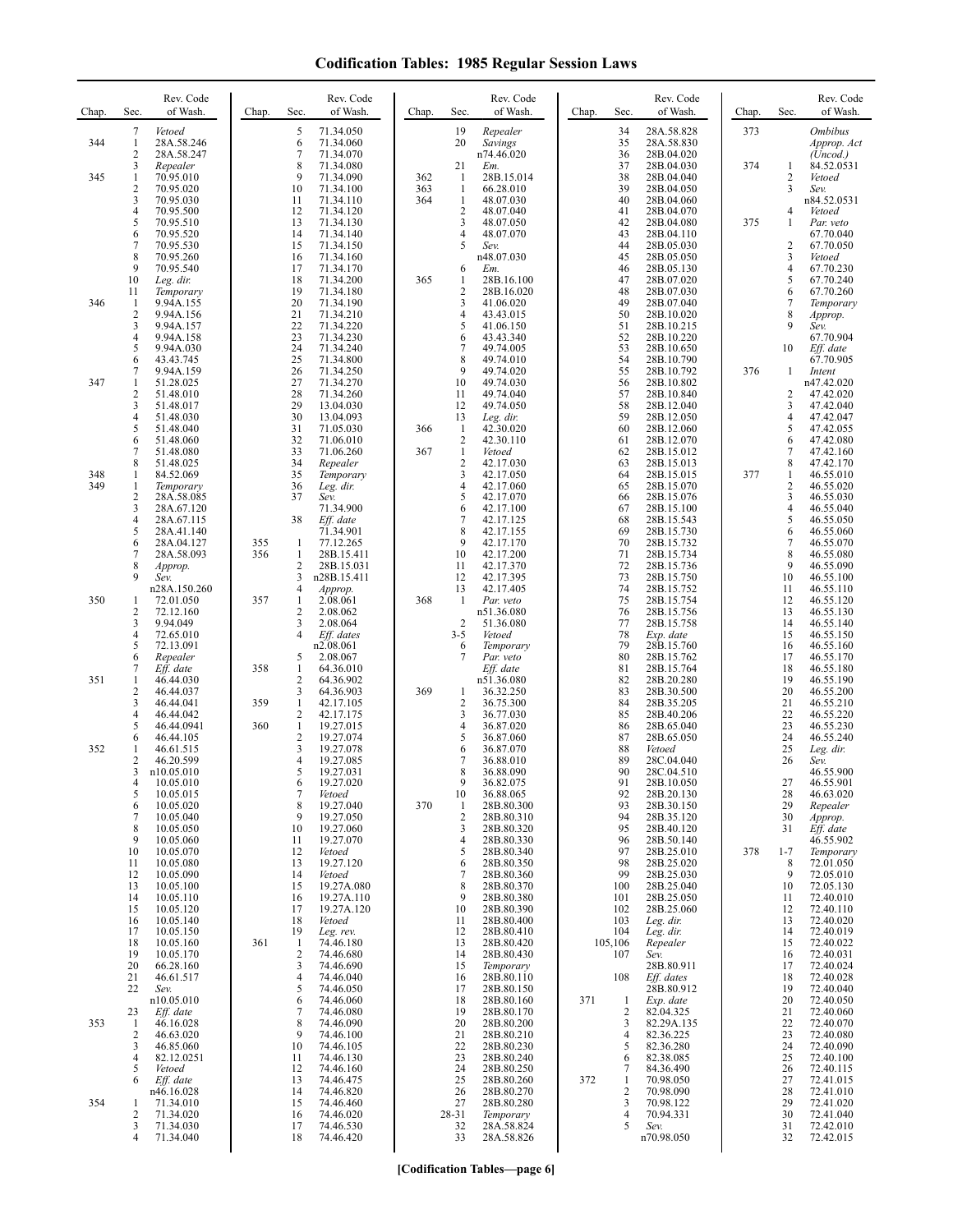| Chap. | Sec.                                            | Rev. Code<br>of Wash.                                              | Chap.      | Sec.                                             | Rev. Code<br>of Wash.                                                   | Chap.             | Sec.                                                                 | Rev. Code<br>of Wash.                                              | Chap. | Sec.                                                   | Rev. Code<br>of Wash.                                         | Chap.      | Sec.                                   | Rev. Code<br>of Wash.                                                     |
|-------|-------------------------------------------------|--------------------------------------------------------------------|------------|--------------------------------------------------|-------------------------------------------------------------------------|-------------------|----------------------------------------------------------------------|--------------------------------------------------------------------|-------|--------------------------------------------------------|---------------------------------------------------------------|------------|----------------------------------------|---------------------------------------------------------------------------|
|       | 33<br>34<br>35<br>36                            | 72.42.020<br>72.42.040<br>Repealer<br>Sev.<br>n72.01.050           |            | 36<br>37<br>38<br>39<br>40                       | 28A.56.060<br>28A.56.070<br>28A.57.900<br>Temporary<br>Em.              |                   | 41<br>42<br>43<br>44<br>45                                           | 28B.30.700<br>28B.30.710<br>28B.30.730<br>28B.30.740<br>28B.31.100 |       | 39<br>40<br>41<br>42<br>43                             | 85.05.410<br>85.05.580<br>85.06.080<br>85.06.250<br>85.06.380 |            | 25<br>26<br>27<br>28<br>29             | 36.61.250<br>36.61.260<br>35.21.403<br>90.24.010<br>90.24.040             |
| 379   | 37<br>$1-4$<br>5<br>6                           | Eff. date<br>n72.01.050<br>Temporary<br>28A.67.020<br>Contingency  | 386<br>387 | 41<br>$\mathbf{1}$<br>$\mathbf{1}$<br>$\sqrt{2}$ | Sev.<br>n28A.57.020<br>35.82.070<br>49.26.100<br>49.26.110              |                   | 46<br>47<br>48<br>49<br>50                                           | 28B.35.361<br>28B.35.370<br>28B.35.700<br>28B.35.710<br>28B.35.720 |       | 44<br>45<br>46<br>47<br>48                             | Vetoed<br>85.08.300<br>85.08.320<br>85.08.610<br>85.20.030    | 399        | 30<br>31<br>32<br>-1                   | Repealer<br>Eff. date<br>n90.24.010<br>Leg. dir.<br>Temporary             |
| 380   | 1<br>$\sqrt{2}$<br>3<br>$\overline{4}$          | 46.87.010<br>46.87.020<br>46.87.030                                |            | 3<br>4<br>5<br>6                                 | 49.26.130<br>49.26.120<br>49.26.140                                     |                   | 51<br>52<br>53<br>54                                                 | 28B.35.730<br>28B.35.750<br>28B.40.361<br>28B.50.340               |       | 49<br>50<br>51                                         | 85.20.050<br>85.22.030<br>85.22.050                           | 400        | $\overline{2}$<br>3<br>$\mathbf{1}$    | 28A.58.842<br>Contingency<br>36.75.035                                    |
|       | 5<br>6<br>$\tau$                                | 46.87.040<br>46.87.050<br>46.87.060<br>46.87.070                   | 388        | $\mathbf{1}$<br>$\overline{c}$<br>3              | Leg. dir.<br>43.63A.250<br>43.63A.251<br>Par. veto                      |                   | 55<br>56<br>57                                                       | 28B.50.350<br>28B.50.360<br>28B.50.370                             |       | 52<br>53<br>54<br>55                                   | 85.22.070<br>85.24.070<br>85.24.080<br>85.36.010              |            | $\sqrt{2}$<br>3<br>4                   | 36.83.010<br>36.88.010<br>Par. veto<br>47.05.085                          |
|       | 8<br>9<br>10<br>11<br>12                        | 46.87.080<br>46.87.090<br>46.87.100<br>46.87.110<br>46.01.140      |            | 4<br>5<br>6<br>7                                 | 43.63A.252<br>43.63A.253<br>43.63A.254<br>82.44.151<br>43.63A.256       |                   | 58<br>59<br>60<br>61<br>62                                           | 28B.50.401<br>28B.50.403<br>28B.50.404<br>28B.57.010<br>28B.57.100 |       | 56<br>57<br>58<br>59<br>60                             | 86.09.184<br>86.09.187<br>86.09.259<br>86.09.271<br>86.09.274 | 401<br>402 | 1<br>1<br>2<br>3<br>4                  | 19.86.920<br>n68.50.185<br>68.08.165<br>68.08.185<br>68.05.257            |
|       | 13<br>14<br>15<br>16<br>17                      | 46.16.060<br>46.16.061<br>46.16.070<br>46.16.085<br>46.16.088      |            | 8<br>9<br>10<br>11                               | Approp.<br>Exp. date<br>43.63A.255<br>Leg. dir.<br>Em.                  |                   | 63<br>64<br>65<br>66<br>67                                           | 28B.57.080<br>28B.58.010<br>28B.58.070<br>28B.58.090<br>28B.59.010 |       | 61<br>62<br>63<br>64<br>65                             | 86.09.283<br>86.09.301<br>86.09.304<br>86.09.385<br>86.09.388 |            | 5<br>6<br>$\overline{7}$<br>8<br>9     | 18.39.215<br>18.39.175<br>18.39.217<br>68.05.100<br>68.08.230             |
|       | 18<br>19<br>20<br>21                            | 46.16.090<br>46.16.135<br>46.68.030<br>46.68.035                   | 389        | 12<br>-1<br>2<br>3                               | Sev.<br>10.01.160<br>27.24.070<br>3.46.120                              |                   | 68<br>69<br>70<br>71                                                 | 28B.59.070<br>28B.59.090<br>28B.59B.070<br>28B.59C.070             |       | 66<br>67<br>68<br>69                                   | 86.09.391<br>86.09.409<br>86.09.418<br>86.09.433              | 403<br>404 | 10<br>1<br>2<br>$\mathbf{1}$           | Leg. dir.<br>28A.03.360<br>Contingency<br>9A.44.120                       |
|       | 22<br>23<br>24<br>25                            | 82.44.170<br>Leg. dir.<br>Repealer<br>Eff. date<br>46.87.901       |            | 4<br>5<br>6<br>7<br>8                            | 3.50.100<br>3.62.020<br>3.62.040<br>10.82.070<br>35.20.220              | 391<br>392<br>393 | 72<br>$\mathbf{1}$<br>$\mathbf{1}$<br>$\mathbf{1}$<br>$\overline{2}$ | 28B.59D.060<br>46.20.435<br>27.12.395<br>84.34.037<br>84.34.060    |       | 70<br>71<br>72<br>73<br>74                             | 86.09.442<br>86.09.448<br>86.09.451<br>86.09.457<br>86.09.463 | 405        | $101 -$<br>504<br>505                  | Par. veto<br><i><b>Omnibus</b></i><br>Approp. Act<br>(Uncod.)<br>9.46.100 |
| 381   | 26<br>$\mathbf{1}$<br>2                         | Sev.<br>46.87.900<br>28B.65.040<br>28B.65.050                      |            | 9<br>10<br>11                                    | 36.18.025<br>Eff. date<br>n27.24.070<br>2.42.110                        | 394               | 3<br>4<br>1<br>$\overline{2}$                                        | 84.34.055<br>84.34.057<br>7.69A.010<br>7.69A.020                   |       | 75<br>76<br>77<br>78                                   | 86.09.466<br>86.09.568<br>86.09.577<br>86.09.592              |            | 506<br>507<br>508<br>509               | 43.08.190<br>43.19.610<br>Approp.<br>81.53.281                            |
| 382   | 3<br>$\mathbf{1}$<br>$\overline{c}$<br>3        | 28B.65.060<br>9A.56.010<br>9A.56.270<br>Sev.                       |            | 12<br>13<br>14<br>15                             | 2.42.120<br>2.42.130<br>2.42.140<br>2.42.150                            | 395               | 3<br>4<br>5<br>1                                                     | 7.69A.030<br>7.69A.040<br>Leg. dir.<br>46.44.170                   |       | 79<br>80<br>81<br>82                                   | 86.09.598<br>86.09.604<br>86.09.607<br>86.09.610              | 406        | 510<br>511<br>1                        | Sev.<br>n9.46.100<br>Em.<br>47.10.790                                     |
| 383   | 1<br>$\overline{2}$                             | n9A.56.010<br>Par. veto<br>70.98.050<br>70.98.125                  |            | 16<br>17<br>18<br>19                             | 2.42.160<br>2.42.170<br>2.42.180<br>Leg. dir.                           |                   | $\overline{2}$<br>3<br>$\overline{4}$<br>5                           | 84.04.090<br>84.36.383<br>84.56.340<br>84.60.020                   |       | 83<br>84<br>85<br>86                                   | 86.09.622<br>86.09.625<br>86.09.700<br>86.09.703              | 407        | $\overline{2}$<br>1<br>2<br>3          | 47.10.801<br>46.04.480<br>46.20.285<br>46.20.308                          |
| 384   | 3<br>1<br>$\overline{2}$<br>3                   | 70.98.085<br>28A.05.062<br>28A.05.060<br>28A.05.040                | 390        | 20<br>1<br>$\overline{c}$<br>3                   | 2.42.050<br>28B.10.265<br>28B.14C.010<br>28B.14C.080                    | 396               | 6<br>7<br>8<br>1                                                     | 19.52.160<br>84.36.510<br>84.40.343<br>85.38.005                   | 397   | 87<br>88<br>-1                                         | Repealer<br>Sev.<br>85.38.900<br>35.43.040                    |            | $\overline{\mathbf{4}}$<br>5<br>6<br>7 | 46.20.311<br>46.20.391<br>Repealer<br>Leg. rev.                           |
| 385   | $\overline{4}$<br>5<br>1<br>$\overline{2}$<br>3 | 28A.05.064<br>Leg. dir.<br>28A.57.020<br>28A.57.030<br>28A.57.031  |            | $\overline{4}$<br>5<br>6<br>7<br>8               | 28B.14C.090<br>28B.14C.100<br>28B.14C.110<br>28B.14C.120<br>28B.14C.130 |                   | $\sqrt{2}$<br>3<br>4<br>5<br>6                                       | 85.38.010<br>85.38.020<br>85.38.030<br>85.38.040<br>85.38.050      |       | $\sqrt{2}$<br>$\mathbf{3}$<br>$\overline{4}$<br>5<br>6 | 35.43.050<br>35.44.010<br>35.44.020<br>35.51.010<br>35.51.020 | 408<br>409 | 8<br>1<br>1<br>2                       | Eff. dates<br>n46.04.480<br>28B.30.510<br>49.70.020<br>49.70.105          |
|       | 4<br>5<br>6<br>7<br>8                           | 28A.57.032<br>28A.57.033<br>28A.57.034<br>28A.57.035               |            | 9<br>10<br>11<br>12<br>13                        | 28B.14D.900<br>28B.14G.900<br>28B.15.020<br>28B.15.025                  |                   | 8<br>9<br>10<br>11                                                   | 85.38.060<br>85.38.070<br>85.38.080<br>85.38.090<br>85.38.100      |       | 8<br>9<br>10                                           | 35.51.030<br>35.51.040<br>35.44.190<br>36.94.280              | 410        | 3<br>4<br>5<br>6                       | 49.70.115<br>49.70.165<br>49.70.120<br>Leg. dir.<br>70.102.020            |
|       | 9<br>10<br>11<br>12                             | 28A.57.040<br>28A.57.050<br>28A.57.055<br>28A.57.057<br>28A.57.060 |            | 14<br>15<br>16<br>17                             | 28B.15.031<br>28B.15.041<br>28B.15.067<br>28B.15.070<br>28B.15.076      |                   | 12<br>13<br>14<br>15                                                 | 85.38.110<br>85.38.120<br>85.38.130<br>85.38.140                   | 398   | 11<br>12<br>13<br>-1                                   | Leg. dir.<br>35.51.900<br>Sev.<br>35.51.901<br>36.61.010      |            | 1<br>2<br>3<br>4<br>5                  | 70.102.010<br>Leg. dir.<br>Approp.<br>49.70.175                           |
|       | 13<br>14<br>15<br>16                            | 28A.57.070<br>28A.57.075<br>28A.57.080<br>28A.57.090               |            | 18<br>19<br>20<br>21                             | 28B.15.100<br>28B.15.202<br>28B.15.210<br>28B.15.220                    |                   | 16<br>17<br>18<br>19                                                 | 85.38.150<br>85.38.160<br>85.38.170<br>85.38.180                   |       | $\overline{2}$<br>3<br>$\overline{4}$<br>5             | 36.61.020<br>36.61.030<br>36.61.040<br>36.61.050              | 411<br>412 | 1<br>1<br>2<br>3                       | 41.04.390<br>60.13.010<br>60.13.020<br>60.13.030                          |
|       | 17<br>18<br>19<br>20<br>21                      | 28A.57.100<br>28A.57.110<br>28A.57.150<br>28A.57.170<br>28A.57.180 |            | 22<br>23<br>24<br>25<br>26                       | 28B.15.310<br>28B.15.380<br>28B.15.402<br>28B.15.502<br>28B.15.520      |                   | 20<br>21<br>22<br>23<br>24                                           | Leg. dir.<br>85.05.015<br>86.09.377<br>85.08.305<br>85.05.135      |       | 6<br>$\overline{7}$<br>8<br>9<br>10                    | 36.61.070<br>36.61.080<br>36.61.090<br>36.61.100<br>36.61.060 |            | 4<br>5<br>6<br>7<br>8                  | 60.13.040<br>60.13.050<br>60.13.060<br>60.13.070<br>20.01.010             |
|       | 22<br>23<br>24<br>25                            | 28A.57.190<br>28A.57.196<br>28A.57.200<br>28A.57.240               |            | 27<br>28<br>29<br>30                             | 28B.15.522<br>28B.15.535<br>28B.15.540<br>28B.15.543                    |                   | 25<br>26<br>27<br>28                                                 | 85.06.125<br>85.08.565<br>85.24.065<br>85.36.025                   |       | 11<br>12<br>13<br>14                                   | 36.61.110<br>36.61.120<br>36.61.130<br>36.61.140              |            | 9<br>10<br>11<br>12                    | 60.22.010<br>62A.9-310<br>62A.9-104<br>62A.9-203                          |
|       | 26<br>27<br>28<br>29<br>30                      | 28A.57.245<br>28A.57.342<br>28A.57.344<br>28A.57.390<br>28A.57.029 |            | 31<br>32<br>33<br>34<br>35                       | 28B.15.545<br>28B.15.600<br>28B.15.740<br>28B.15.800<br>28B.15.820      |                   | 29<br>30<br>31<br>32<br>33                                           | 86.09.380<br>85.08.905<br>85.05.065<br>85.06.015<br>85.08.015      |       | 15<br>16<br>17<br>18<br>19                             | 36.61.150<br>36.61.160<br>36.61.170<br>36.61.180<br>36.61.190 |            | 13<br>14<br>15<br>16<br>17             | 62A.9-307<br>16.59.010<br>16.59.020<br>16.59.050<br>16.59.030             |
|       | 31<br>32<br>33<br>34<br>35                      | 28A.56.005<br>28A.56.010<br>28A.56.020<br>28A.56.030<br>28A.56.040 |            | 36<br>37<br>38<br>39<br>40                       | 28B.20.700<br>28B.20.705<br>28B.20.715<br>28B.20.720<br>28B.20.735      |                   | 34<br>35<br>36<br>37<br>38                                           | 85.24.015<br>85.36.005<br>86.09.020<br>85.05.085<br>85.05.280      |       | 20<br>21<br>22<br>23<br>24                             | 36.61.200<br>36.61.210<br>36.61.220<br>36.61.230<br>36.61.240 |            | 18<br>19<br>20<br>21<br>22             | 16.59.040<br>16.59.060<br>16.59.070<br>Repealer<br>Leg. dir.              |

**[Codification Tables—page 7]**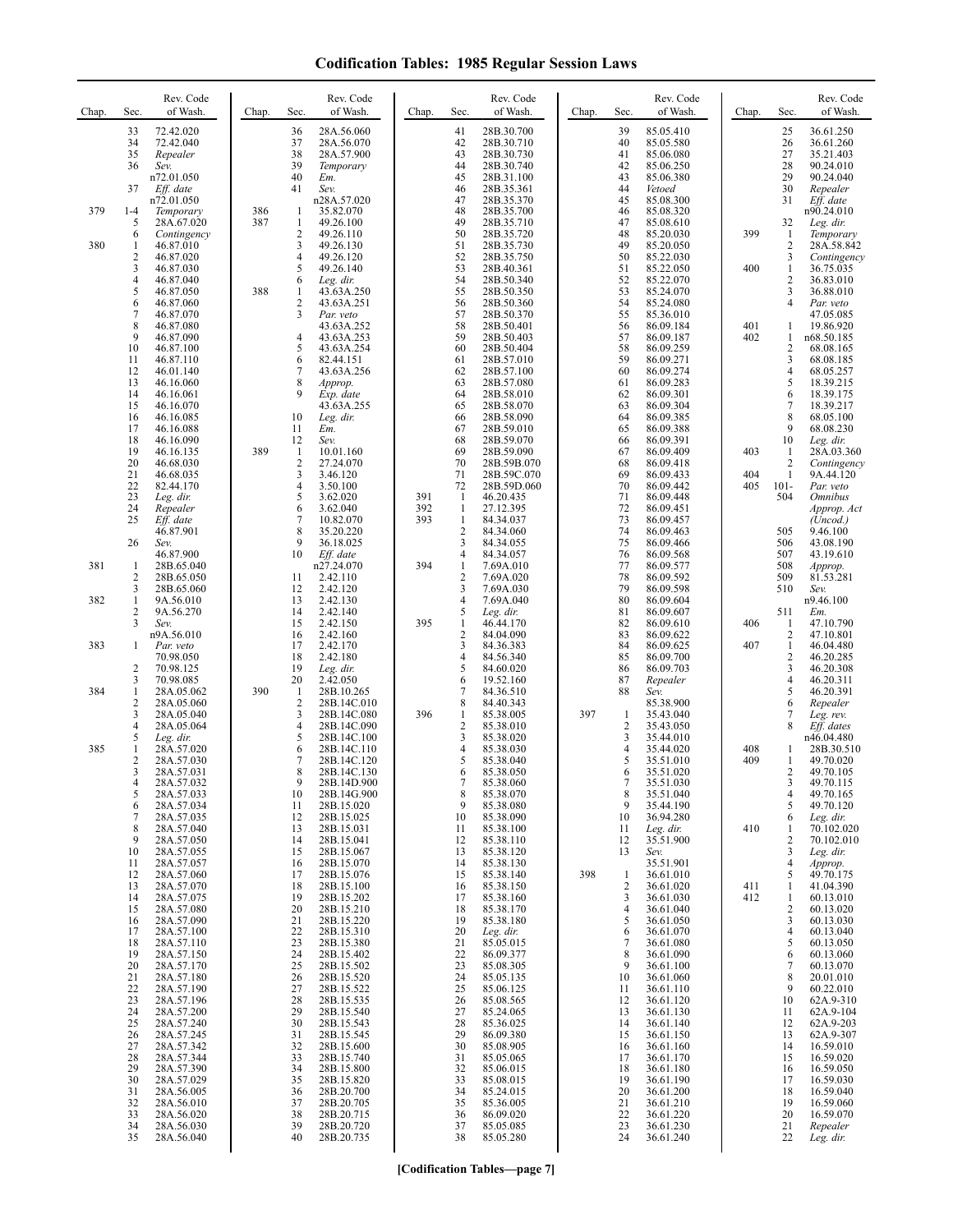| Chap. | Sec.                | Rev. Code<br>of Wash.              | Chap. | Sec.                           | Rev. Code<br>of Wash.      | Chap.      | Sec.                      | Rev. Code<br>of Wash.    | Chap. | Sec.                | Rev. Code<br>of Wash.    | Chap. | Sec.                | Rev. Code<br>of Wash.  |
|-------|---------------------|------------------------------------|-------|--------------------------------|----------------------------|------------|---------------------------|--------------------------|-------|---------------------|--------------------------|-------|---------------------|------------------------|
|       | 23                  | Leg. dir.                          | 420   | $\mathbf{1}$                   | 28A.67.205                 |            | 12                        | Vetoed                   |       | 6                   | 35.92.025                |       | $\,$ 8 $\,$         | 80.36.360              |
|       | 24                  | Eff. date<br>16.59.900             |       | $\overline{c}$<br>3            | Temporary<br>28A.67.210    | 434        | 1                         | Intent<br>n28A.205.070   |       | 7<br>8              | 35.92.022<br>35.92.030   |       | 9<br>10             | 80.36.370<br>80.01.040 |
| 413   | 1                   | 82.27.010                          |       | 4                              | 28A.67.215                 |            | 2                         | 28A.97.110               |       | 9                   | 35.92.050                |       | 11                  | 80.04.110              |
|       | 2<br>3              | 82.27.020                          |       | 5<br>6                         | 28A.67.220                 |            | 3<br>4                    | 28A.97.120               |       | 10                  | 35.92.060                |       | 12<br>13            | 80.04.130              |
|       | 4                   | 82.27.030<br>82.27.040             |       | 7                              | 28A.67.065<br>28A.67.225   |            | 5                         | 28A.97.130<br>Vetoed     |       | 11<br>12            | 35.92.070<br>35.92.080   |       | 14                  | 80.04.500<br>80.24.010 |
|       | 5                   | Repealer                           |       | 8                              | 28A.67.230                 |            | 6                         | Contingency              |       | 13                  | Repealer                 |       | 15                  | 80.36.010              |
|       | 6                   | Sev.<br>82.27.901                  |       | 9<br>10                        | Temporary<br>Eff. date     | 435        | 7<br>$\mathbf{1}$         | Em.<br>90.14.043         | 446   | 1<br>$\overline{2}$ | 43.160.030<br>43.160.030 |       | 16<br>17            | 80.36.020<br>80.36.030 |
| 414   | 1                   | 82.32.340                          |       |                                | n28A.67.215                |            | $\overline{\mathbf{c}}$   | 90.14.044                |       | 3                   | 43.160.060               |       | 18                  | 80.36.040              |
|       | $\overline{c}$<br>3 | 82.32.290<br>82.32.245             |       | 11                             | Contingency<br>n28A.67.205 | 436        | 3<br>$\mathbf{1}$         | Vetoed<br>70.95.215      |       | $\overline{4}$<br>5 | 43.160.035<br>43.160.078 |       | 19<br>20            | 80.36.050<br>80.36.060 |
|       | 4                   | 82.32.265                          |       | 12                             | Sev.                       |            | $\overline{2}$            | 81.77.100                |       | 6                   | 43.160.076               |       | 21                  | 80.36.070              |
|       | 5<br>6              | 82.48.090<br>82.04.180             | 421   | 1                              | n28A.67.205<br>26.33.080   | 437        | $1 - 3$<br>$\overline{4}$ | Temporary<br>Eff. date   |       | $\tau$<br>8         | 43.155.010<br>43.155.020 |       | 22<br>23            | 80.36.080<br>80.36.090 |
|       | 7                   | 82.32.140                          |       | $\overline{2}$                 | 26.33.090                  |            | 5,6                       | Temporary                |       | 9                   | 43.155.030               |       | 24                  | 80.36.100              |
|       | 8<br>9              | 42.17.310<br>82.32.330             |       | 3<br>$\overline{4}$            | 26.33.100<br>26.33.110     | 438<br>439 | 1<br>$\mathbf{1}$         | 77.12.010<br>39.84.020   |       | 10<br>11            | 43.155.040<br>43.155.060 |       | 25<br>26            | 80.36.110<br>80.36.120 |
|       | 10                  | 82.04.330                          |       | 5                              | 26.33.160                  | 440        | 1                         | 19.126.050               |       | 12                  | 43.155.070               |       | 27                  | 80.36.130              |
| 415   | 1<br>$\overline{c}$ | 16.36.030                          |       | 6<br>7                         | 26.33.310                  |            | $\overline{2}$            | 19.126.070               |       | 13<br>14            | 43.155.080               |       | 28<br>29            | 80.36.140              |
|       | 3                   | 16.36.060<br>16.36.090             | 422   | 1                              | Em.<br>28A.58.081          | 441        | 3<br>$\mathbf{1}$         | 19.126.080<br>28A.27.010 |       | 15                  | Temporary<br>43.160.180  |       | 30                  | 80.36.150<br>80.36.160 |
|       | 4                   | 16.36.096                          |       | $\sqrt{2}$                     | 28A.03.423                 |            | $\overline{2}$            | 28A.27.310               |       | 16                  | 39.86.010                |       | 31                  | 80.36.170              |
|       | 5<br>6              | 16.49.440<br>16.49.510             |       | 3<br>$\overline{4}$            | 28A.58.082<br>Exp. date    |            | 3<br>4                    | 28A.27.320<br>28A.02.201 |       | 17<br>18            | 39.86.020<br>39.86.030   |       | 32<br>33            | 80.36.180<br>80.36.190 |
|       | 7                   | 16.49.610                          |       | 5                              | Contingency                |            | 5                         | 28A.41.145               |       | 19                  | 39.86.040                |       | 34                  | 80.36.200              |
|       | 8<br>9              | 16.57.240<br>16.65.080             | 423   | $1 - 3$<br>$\overline{4}$      | Temporary<br>Contingency   |            | 6                         | Sev.<br>n28A.27.010      |       | 20<br>21            | 39.86.050<br>39.86.060   |       | 35<br>36            | 80.36.220<br>80.36.225 |
|       | 10                  | 16.65.320                          | 424   | 1                              | 46.12.020                  | 442        | 1                         | 43.06.410                |       | 22                  | 39.86.070                |       | 37                  | 80.36.230              |
|       | 11<br>12            | 16.49.442<br>16.49.444             | 425   | $\overline{2}$<br>1            | Eff. date<br>36.36.010     |            | $\overline{2}$<br>3       | 43.06.415<br>43.06.420   |       | 23<br>24            | 39.86.900<br>39.86.901   |       | 38<br>39            | 80.36.260<br>80.36.270 |
|       | 13                  | Repealer                           |       | $\overline{2}$                 | 36.36.020                  |            | 4                         | 43.06.425                |       | 25                  | 43.160.900               |       | 40                  | 80.54.010              |
|       | 14<br>15            | 16.08.010<br>16.13.010             |       | 3<br>4                         | 36.36.030<br>36.36.040     |            | 5<br>6                    | 43.06.430<br>43.06.435   |       | 26<br>27            | Leg. dir.<br>Sev.        |       | 41<br>42            | 80.36.380<br>Sev.      |
|       | 16                  | 16.13.020                          |       | 5                              | 36.36.050                  |            | $\tau$                    | Leg. dir.                |       |                     | 39.86.902                |       |                     | 80.36.900              |
|       | 17<br>18            | 16.13.070<br>16.20.020             |       | 6<br>7                         | Leg. dir.<br>Sev.          |            | 8<br>9                    | 41.06.088<br>28B.16.041  |       | 28<br>29            | 39.86.903<br>Leg. dir.   |       | 43<br>44            | Leg. dir.<br>80.36.901 |
|       | 19                  | 16.20.035                          |       |                                | 36.36.900                  |            | 10                        | Constr.                  |       | 30                  | Eff. dates               | 451   | 1                   | 90.70.001              |
|       | 20<br>21            | 16.24.065<br>16.28.165             | 426   | $\mathbf{1}$<br>$\overline{2}$ | 49.44.120<br>49.44.130     |            | 11                        | n43.06.410<br>Sev.       | 447   | 1                   | 39.86.904<br>5.62.010    |       | 2<br>3              | 90.70.005<br>90.70.011 |
|       | 22                  | 16.60.010                          |       | 3                              | 49.44.135                  |            |                           | n43.06.410               |       | $\overline{c}$      | 5.62.020                 |       | 4                   | 90.70.055              |
|       | 23<br>24            | 16.60.011<br>16.04.025             | 427   | $\mathbf{1}$                   | Par. veto<br>80.28.240     | 443        | -1<br>2                   | 7.69.010<br>7.69.020     |       | 3<br>4              | 5.62.030<br>Leg. dir.    |       | 5<br>6              | 90.70.025<br>90.70.035 |
|       | 25                  | Vetoed                             |       | $\overline{c}$                 | 80.28.080                  |            | 3                         | 7.69.030                 | 448   | 1                   | 70.105.010               |       | 7                   | 90.70.045              |
| 416   | 26<br>1             | 16.60.015<br>35.61.010             | 428   | 1<br>$\overline{c}$            | 9.41.290<br>9.41.300       |            | $\overline{4}$<br>5       | 7.69.040<br>7.69.050     |       | $\overline{c}$<br>3 | 70.105.005<br>70.105.007 |       | 8                   | Par. veto<br>90.70.060 |
|       | $\overline{c}$      | 35.61.060                          |       | 3                              | 9.41.070                   |            | 6                         | 9.94A.110                |       | $\overline{4}$      | 70.105.200               |       | 9                   | 90.70.070              |
|       | 3                   | 35.61.090                          |       | $\overline{4}$                 | 9.41.090                   |            | 7                         | Vetoed                   |       | 5                   | 70.105.210               |       | 10                  | 90.70.080              |
|       | 4<br>5              | 35.61.250<br>35.61.290             |       | 5<br>6                         | 9.41.310<br>Sev.           |            | 8<br>9                    | 9.94A.122<br>Vetoed      |       | 6<br>7              | 70.105.220<br>70.105.225 |       | 11<br>12            | 90.70.900<br>Repealer  |
|       | 6                   | 35.61.300                          |       |                                | n9.41.290                  |            | 10                        | 9.94A.142                |       | 8                   | 70.105.230               |       | 13                  | Leg. dir.              |
| 417   | 1<br>$\overline{2}$ | 90.72.010<br>90.72.020             | 429   | 1<br>$\overline{c}$            | Temporary<br>36.75.203     |            | 11<br>12                  | 7.68.020<br>7.68.030     |       | 9<br>10             | 70.105.235<br>70.105.240 |       | 14                  | Sev.<br>90.70.901      |
|       | 3                   | 90.72.030                          |       | 3                              | 41.14.010                  |            | 13                        | 7.68.035                 |       | 11                  | 70.105.245               |       | 15                  | Em.                    |
|       | 4<br>5              | 90.72.040<br>90.72.050             | 430   | 4<br>1                         | Em.<br>9A.56.220           |            | 14<br>15                  | 7.68.060<br>7.68.070     |       | 12<br>13            | 70.105.250<br>70.105.255 | 452   | 1<br>2              | 88.02.030<br>Eff. date |
|       | 6                   | 90.72.060                          |       | 2                              | 9A.56.230                  |            | 16                        | 7.68.130                 |       | 14                  | 70.105.260               |       |                     | n88.02.030             |
|       | 7<br>8              | 90.72.070<br>90.72.900             |       | 3<br>4                         | 9A.56.240<br>Par. veto     |            | 17                        | Applic.<br>n7.68.070     |       | 15<br>16            | 70.105.270<br>Short t.   | 453   | 1<br>2              | 90.44.400<br>90.44.410 |
|       | 9                   | Leg. dir.                          |       |                                | 9A.56.250                  |            | 18                        | Approp.                  |       |                     | 70.105.900               |       | 3                   | 90.44.420              |
| 418   | 1<br>2              | 28A.34A.010<br>28A.34A.020         |       | 5<br>6                         | 9A.56.260<br>Repealer      |            | 19<br>20                  | 4.24.300<br>4.24.310     |       | 17<br>18            | 70.95.080<br>Leg. dir.   |       | 4<br>5              | 90.44.430<br>90.44.440 |
|       | 3                   | 28A.34A.030                        |       | 7                              | Sev.                       |            | 21                        | 9.69.100                 |       | 19                  | Sev.                     |       | 6                   | Em.                    |
|       | 4<br>5              | 28A.34A.040<br>28A.34A.050         | 431   | 1                              | n9A.56.220<br>Vetoed       |            | 22<br>23                  | 13.60.010<br>13.60.020   | 449   | 1                   | n70.105.005<br>84.26.010 | 454   | 7<br>1              | Leg. dir.<br>86.26.050 |
|       | 6                   | 28A.34A.060                        |       | $\overline{c}$                 | 24.03.038                  |            | 24                        | 13.60.030                |       | 2                   | 84.26.020                | 455   | 1                   | 9A.82.001              |
|       | 7<br>8              | 28A.34A.070<br>28A.34A.080         | 432   | 3<br>$\mathbf{1}$              | 82.04.431<br>47.76.020     |            | 25<br>26                  | Leg. dir.<br>Approp.     |       | 3<br>4              | 84.26.030<br>84.26.040   |       | $\overline{c}$<br>3 | 9A.82.010<br>9A.82.020 |
|       | 9                   | 28A.34A.090                        |       | $\overline{2}$                 | 47.76.030                  |            | 27                        | Sev.                     |       | 5                   | 84.26.050                |       | $\overline{4}$      | 9A.82.030              |
|       | 10<br>11            | 28A.34A.100<br>28A.34A.110         |       | 3<br>$\overline{4}$            | 47.76.040<br>47.76.050     |            | 28                        | n7.69.010<br>Eff. date   |       | 6<br>7              | 84.26.060<br>84.26.070   |       | 5<br>6              | 9A.82.040<br>9A.82.045 |
|       | 12                  | Eff. date                          |       | 5                              | 47.76.060                  |            |                           | n7.69.010                |       | 8                   | 84.26.080                |       | 7                   | 9A.82.060              |
|       | 13                  | 28A.34A.900<br>Short t.            |       | 6<br>7                         | 47.76.070<br>47.76.080     | 444        | 1                         | Intent<br>n35.92.010     |       | 9<br>10             | 84.26.090<br>84.26.100   |       | 8<br>9              | 9A.82.080<br>9A.82.085 |
|       |                     | 28A.34A.904                        |       | 8                              | 47.76.090                  |            | 2                         | 35.92.010                |       | 11                  | 84.26.110                |       | 10                  | 9A.82.090              |
|       | 14                  | Sev.<br>28A.34A.906                |       | 9<br>10,11                     | Leg. dir.<br>Vetoed        |            | 3<br>4                    | 35.92.070<br>57.08.010   |       | 12<br>13            | 84.26.120<br>84.26.130   |       | 11<br>12            | 9A.82.100<br>9A.82.110 |
|       | 15                  | Exp. date                          | 433   | -1                             | Intent                     |            | 5                         | 56.08.010                |       | 14                  | 84.26.140                |       | 13                  | 9A.82.120              |
| 419   | 1                   | 28A.34A.902<br>28A.04.165          |       | $2 - 4$                        | 43.160.073<br>Vetoed       |            | 6<br>7                    | 90.54.170<br>Constr.     |       | 15                  | Sev.<br>84.26.900        |       | 14<br>15            | 9A.82.130<br>9A.82.140 |
|       | 2                   | 28A.71.220                         |       | 5                              | 43.160.074                 |            |                           | n35.92.010               |       | 16                  | Leg. dir.                |       | 16                  | 9A.82.150              |
|       | 3,4                 | Failed to<br>become law.           |       | 6<br>7                         | 47.01.280<br>47.10.801     |            | 8                         | Sev.<br>n35.92.010       | 450   | 1<br>2              | 80.36.300<br>80.04.010   |       | 17<br>18            | 9A.82.160<br>9A.82.170 |
|       |                     | See 1985 c                         |       | 8                              | 47.10.803                  | 445        | 1                         | 35.67.030                |       | 3                   | 80.36.310                |       | 19                  | 9A.04.080              |
|       | 5                   | $419 \text{ }$ \$5.<br>Contingency |       | 9<br>10                        | Approp.<br>Nonsev.         |            | $\overline{2}$<br>3       | 35.67.065<br>35.67.110   |       | 4<br>5              | 80.36.320<br>80.36.330   |       | 20<br>21            | 9A.82.901<br>Eff. date |
|       | 6                   | Temporary                          |       |                                | n43.160.074                |            | 4                         | 35.92.010                |       | 6                   | 80.36.340                |       |                     | 9A.82.902              |
|       | 7                   | Sev.                               |       | 11                             | Repealer                   |            | 5                         | 35.92.020                |       | 7                   | 80.36.350                |       | 22                  | Repealer               |

**[Codification Tables—page 8]**